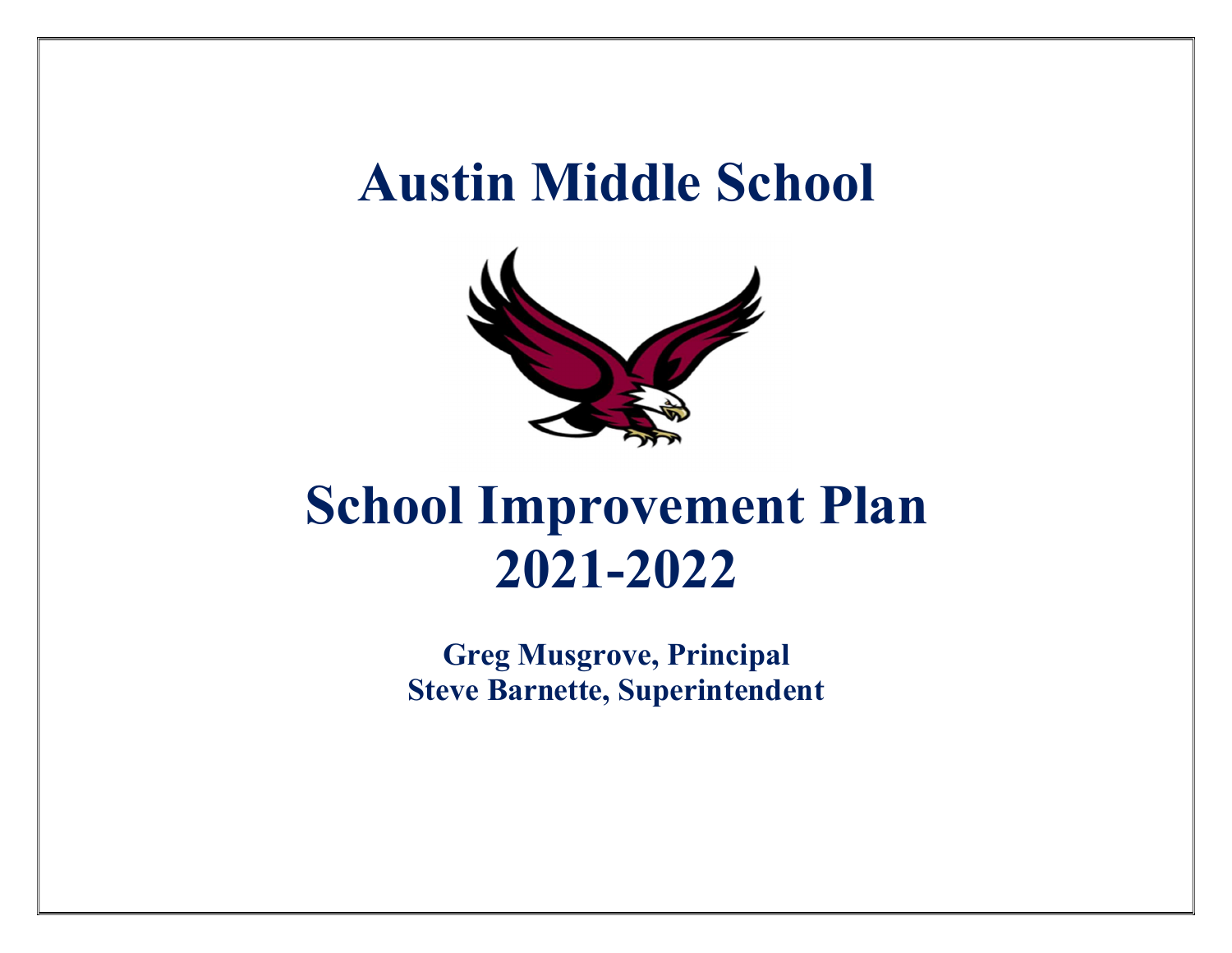## PCSD VISION

The vision of the Paulding County School System is to prepare ALL students for success today and tomorrow.

## PCSD MISSION

Engage. Inspire. Prepare.

# PCSD STRATEGY MAP

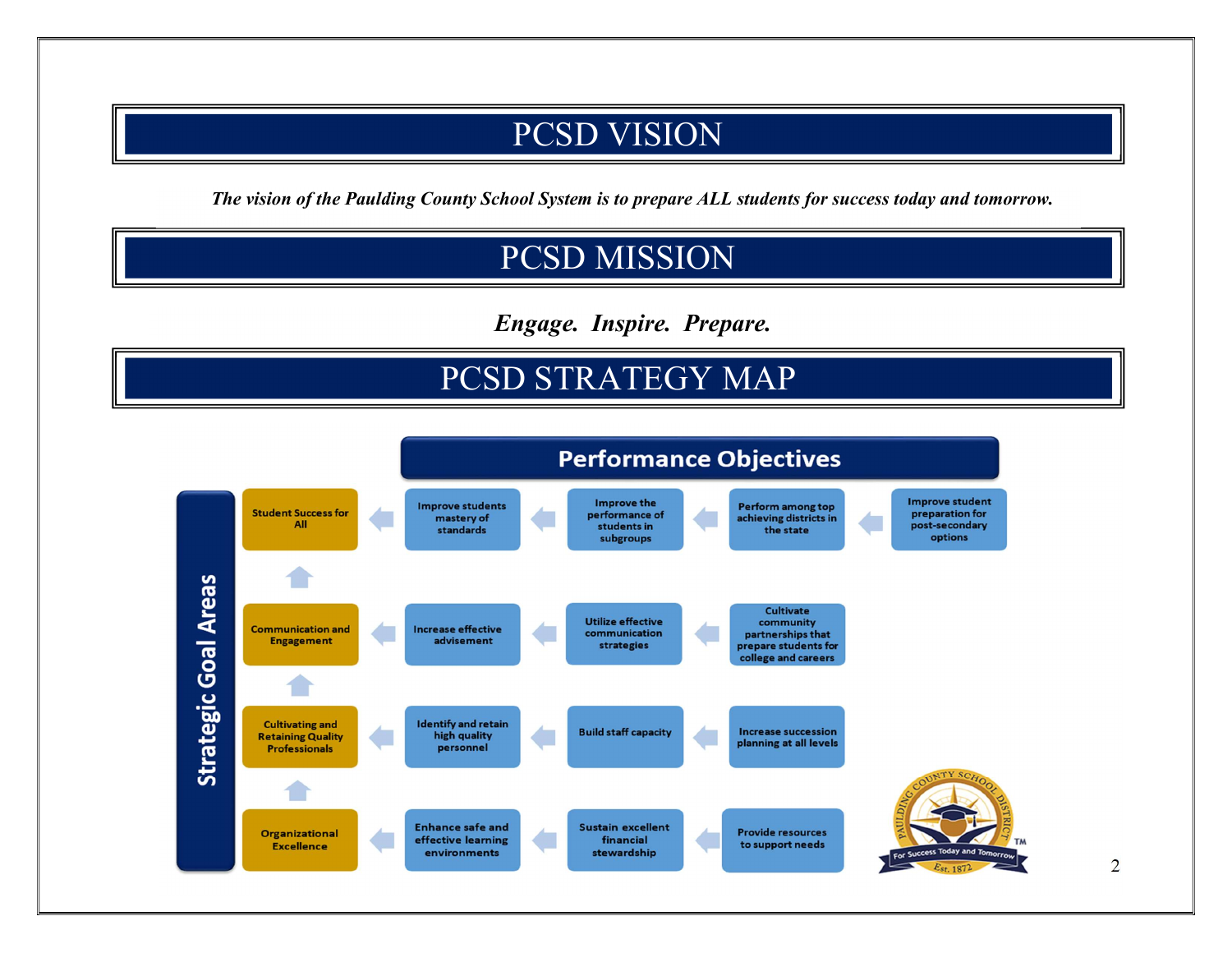# SCHOOL MISSION & VISION

### Our Mission:

Our mission is to challenge our students to become independent thinkers by maximizing their full potential through high expectations in order to ensure lifelong success.

Our Vision:

Our vision is to create a culture of shared responsibility for student learning where students become critical thinkers, problem solvers and lifelong learners within a safe positive, supportive environment.

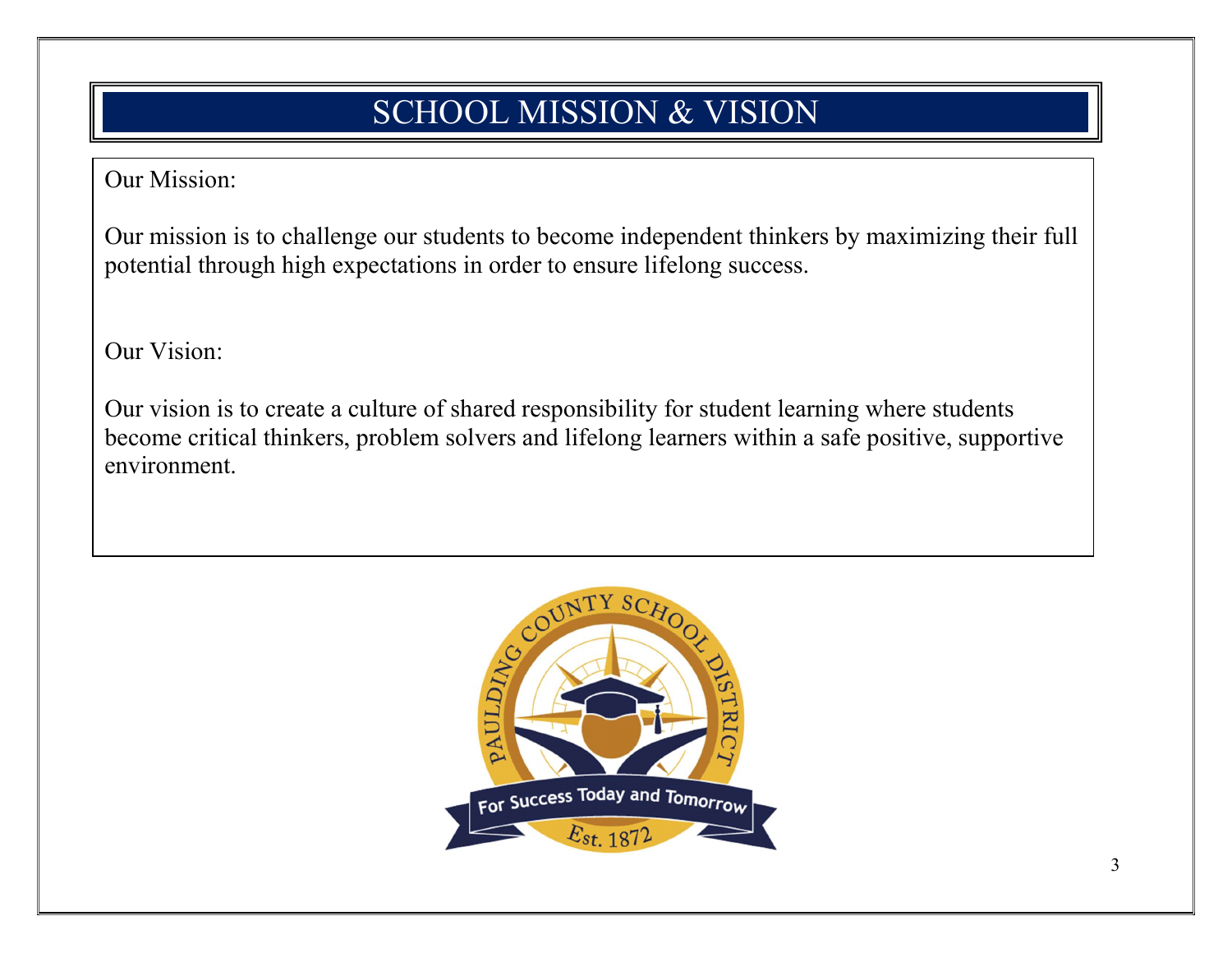## Austin Middle School Improvement Action Plan

SMART Goal 1: During the 2021-2022 school year, AMS will increase the percentage of students reading at the proficient and advanced levels by a minimum of 15 % per grade level as measured by the Reading Inventory. More specifically:

- $\circ$  6<sup>th</sup> grade will increase from  $\frac{45\%}{65\%}$  to  $\frac{65\%}{112}$  students to 165 students);
- $\circ$  7<sup>th</sup> grade will increase from  $\frac{57\%}{2}$  to  $\frac{72\%}{2}$  (140 students to 178 students);
- $\circ$  8<sup>th</sup> grade will increase from  $\underline{63\%}$  to  $\underline{78\%}$  (167 students to 209 students).

SMART Goal 2: During the 2020-2021 school year, Austin Middle School will increase the percentage of students meeting the grade-level Lexile midpoint by 10% as measured by the Reading Inventory.

- $\circ$  6<sup>th</sup> grade will increase from  $\frac{28\%}{28.0}$  to  $\frac{42\%}{71}$  students to 106 students);
- $\circ$  7<sup>th</sup> grade will increase from  $42\%$  to  $52\%$  (105 students to 128 students);
- $\circ$  8<sup>th</sup> grade will increase from  $\frac{47\%}{2}$  to  $\frac{57\%}{2}$  (126 students to 152 students).

#### Strategy/Initiative:

- Increasing eyes on texts across all content areas using differentiation and evidenced-based reading strategies.
- Implementing the 5/35/15 framework model in all ELA classrooms focusing on reading strategies, differentiation, and writing conferencing and the consistent support of literacy throughout all content areas.
- Targeted and tiered literacy support during Needs Based Instruction through Read 180, System 44, Achieve 3000 and Turn It In.
- Provide rigorous and engaging lessons with the use of technology
- Align the rigor of our assessment to the rigor of the Milestone assessments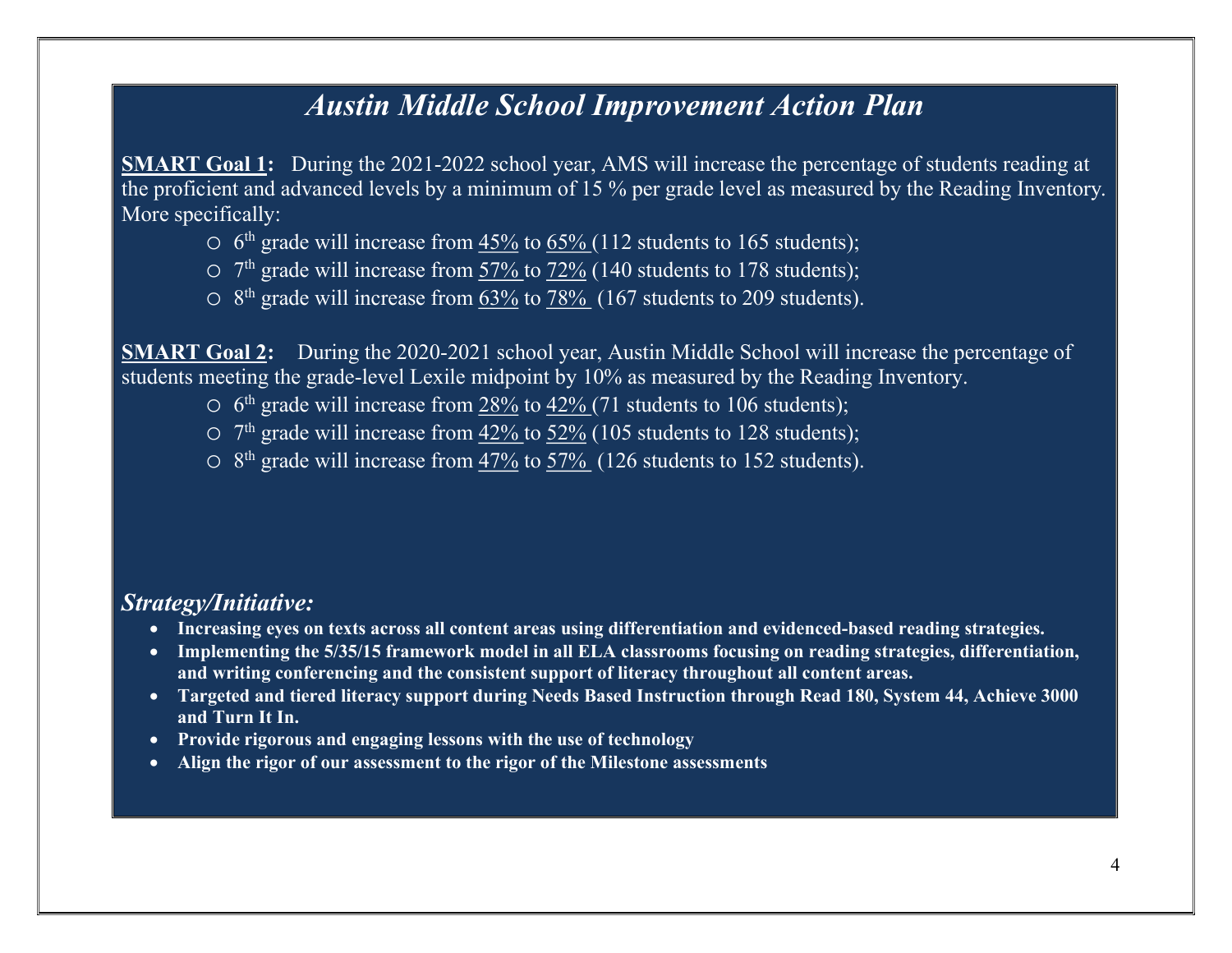| <b>Strategic</b><br><b>Goal Area</b>                                                 | <b>Action Steps</b>                                                                                                                                                                                                                                                                                                                      | Cost/<br><b>Resources</b>                              | <b>Person(s) Responsible</b> | <b>Timeline</b>                |                                                                                                     | <b>Evaluation of Implementation and</b><br><b>Impact on Student Learning</b>                                                                                                                                                                                                                                                                                                                                                                                                                                                                             |
|--------------------------------------------------------------------------------------|------------------------------------------------------------------------------------------------------------------------------------------------------------------------------------------------------------------------------------------------------------------------------------------------------------------------------------------|--------------------------------------------------------|------------------------------|--------------------------------|-----------------------------------------------------------------------------------------------------|----------------------------------------------------------------------------------------------------------------------------------------------------------------------------------------------------------------------------------------------------------------------------------------------------------------------------------------------------------------------------------------------------------------------------------------------------------------------------------------------------------------------------------------------------------|
| & GSPS                                                                               |                                                                                                                                                                                                                                                                                                                                          | & Funding<br><b>Source</b>                             |                              |                                | <b>Artifacts</b>                                                                                    | <b>Evidence</b>                                                                                                                                                                                                                                                                                                                                                                                                                                                                                                                                          |
| <b>Strategic</b><br>Goal:<br><b>Success for</b><br>All<br><b>GSPS</b><br>Curriculum: | Professional Learning will be<br>provided to ALL teachers on:<br>AMS "Core Expectations" of:<br>♦<br>Learning Targets, Vocabulary,<br>Three-Part lessons, Reading,<br>and Anchor Charts                                                                                                                                                  | Copy of<br>AMS Core<br>Expectations                    | Musgrove                     | Pre-<br>Planning<br>and August | Lesson Plans,<br>Collab Minutes<br>and Classroom<br><b>Visits</b>                                   | <b>School Leaders</b><br>Demonstrate:<br>An ability to Support and<br>give feedback on core<br>expectations. A deeper<br>knowledge of technology                                                                                                                                                                                                                                                                                                                                                                                                         |
| Instruction:<br>$2 - 9$<br>PL:<br>$1-5$                                              | ♦<br>Using RI data to identify their<br>Basic, BB, Prof, and Adv<br>students. Teachers will also use<br>RI data to identify their bubble<br>students.<br>How to use technology to<br>♦<br>differentiate and better engage<br>our students both Face 2 face<br>and virtually (Canvas, USATest<br>prep, Discovery Ed etc).<br>$\lozenge$ . | RI Data<br>Survey data<br>from teachers<br>on Pl needs | Wood<br>Curtis               | Sept<br>Oct                    | Collab Min,<br>Canvas pages<br>Lesson Plans,<br>Collaboration<br>Minutes and<br>Classroom<br>Visits | resources and how-to<br>better support teachers on<br>utilization of CR<br>questions.<br><b>Teachers Demonstrate:</b><br>Use and understanding of<br>LT, Vocab, Three-Part<br>Lesson, Reading, and<br>Anchor Charts. An<br>increase in their ability to<br>use technology to both<br>engage and differentiate<br>for their students.<br>Additionally, teachers<br>will demonstrate a deeper<br>understanding of<br>providing feedback using<br>the RACE rubric<br><b>Students Demonstrate:</b><br>Students will be able to<br>more specifically identify |
|                                                                                      |                                                                                                                                                                                                                                                                                                                                          |                                                        |                              |                                |                                                                                                     | exactly what is expected<br>of them each day.<br>Students will improve<br>their ability to<br>appropriately answer a<br>constructed response<br>question and improve<br>areas of weakness due to<br>differentiated instruction.                                                                                                                                                                                                                                                                                                                          |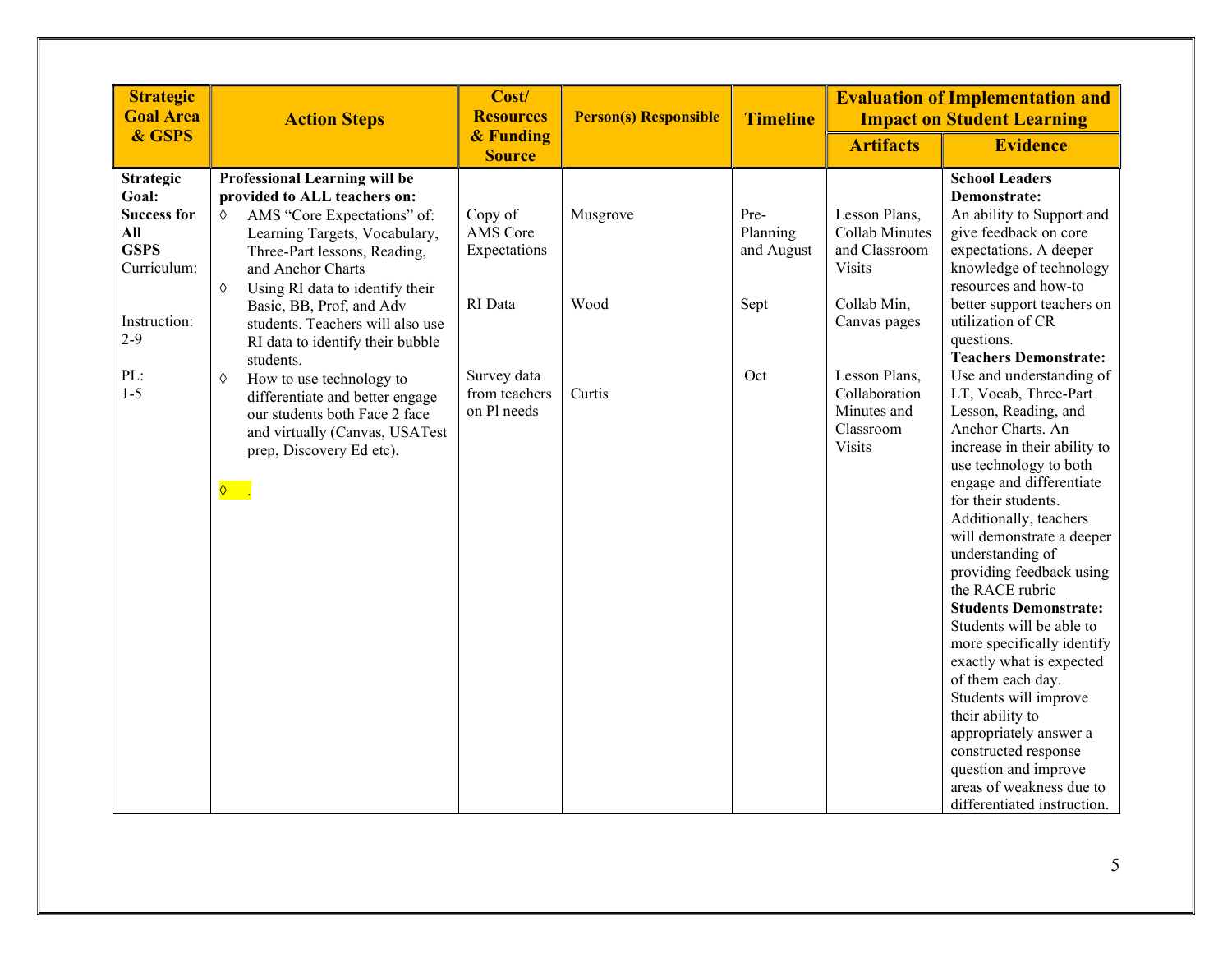| <b>Strategic</b><br>Goal:                                | Professional Learning will be<br>provided to ALL NBI teachers on:                                                                                                                                       |                                       |                                       |      |                               | <b>School Leaders</b><br>demonstrate: A                                                                                                                                                                                  |
|----------------------------------------------------------|---------------------------------------------------------------------------------------------------------------------------------------------------------------------------------------------------------|---------------------------------------|---------------------------------------|------|-------------------------------|--------------------------------------------------------------------------------------------------------------------------------------------------------------------------------------------------------------------------|
| <b>Success for</b><br>All<br><b>GSPS</b><br>Instruction: | $\Diamond$<br>Reading, math, and writing<br>remediation strategies and<br>differentiation (Achieve 3000,<br>Read 180, Math and Writing)<br>and enrichment literacy, math<br>and writing (Math, STEM and | L4GA Funds<br>to purchase<br>Writable | Musgrove<br>Wood<br>Curtis<br>Sailors | Sept | Admin visits to<br>NBI.       | knowledge of<br>expectations for each<br>NBI segment, this will<br>better enable them to<br>provide feedback that<br>improves this process.<br><b>Teachers Demonstrate:</b>                                              |
| 4, 5, 6, 8, 9<br>PL:<br>$1 - 5$                          | Writing).<br>♦<br>Re-Fresh on what data to<br>monitor for A3000, S44, and<br>R180. Additionally, we re-fresh<br>our initiatives to keep students<br>motivated.                                          | None                                  | Wood                                  | Sept | Admin visits to<br><b>NBI</b> | The ability to better<br>support the individual<br>needs of the students in<br>their NBI segment<br><b>Students Demonstrate:</b><br>An improvement in the<br>areas of weakness that<br>the NBI segment is<br>addressing. |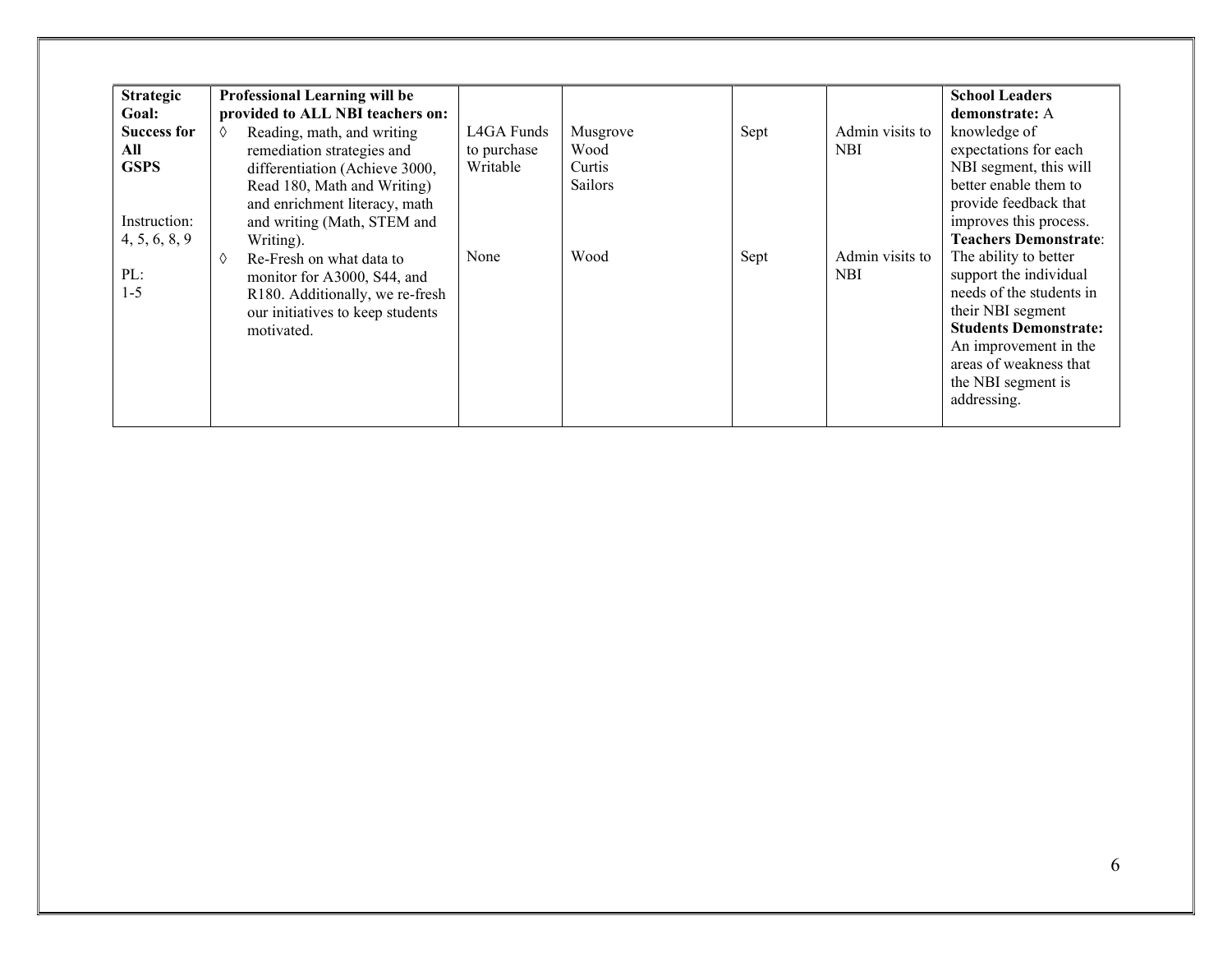| <b>Strategic</b><br>Goal: | Professional Learning will be<br>provided to SC, SS, MA, & |                    |          |            |                                | <b>School Leaders</b><br>Demonstrate:                 |
|---------------------------|------------------------------------------------------------|--------------------|----------|------------|--------------------------------|-------------------------------------------------------|
| <b>Success for</b>        | <b>Connection teachers on:</b>                             |                    |          |            | Lesson plans,                  | A deeper knowledge of                                 |
| All                       | ♦<br>Re-Fresh on what literacy                             | None               | Musgrove | Oct        | Collaboration                  | what literacy support                                 |
| <b>GSPS</b>               | support looks like in the (SC,                             |                    |          |            | Minutes, and                   | looks like in a SS, Sci, M                            |
|                           | SS, Conn & MA) classroom,                                  |                    |          |            | classroom                      | and Conn class.                                       |
| Instruction:              | More specifically, PL will be<br>$\Diamond$                | None               | Wood     | Oct-Nov    | visits,                        | <b>Teachers will</b>                                  |
| 4, 5, 6, 9                | provided on what an appropriate                            |                    |          |            | Reflection on                  | Demonstrate:                                          |
|                           | pre-read and post read looks                               |                    |          |            | PL in Canvas                   | The ability to better                                 |
| PL:                       | like and how to incorporate AV                             |                    |          |            |                                | support literacy within                               |
| $1 - 5$                   | and GV.                                                    |                    |          |            |                                | their content area.                                   |
|                           | Re-Fresh training on<br>♦                                  | Magnet<br>Summary, | Wood     | <b>Nov</b> | Lesson plans,<br>Collaboration | Additionally, teachers<br>will increase their ability |
|                           | differentiated ARS strategies                              | Reciprocal,        |          |            | Minutes, and                   | to improve students                                   |
|                           | appropriate for their content                              | Collaborative      |          |            | classroom                      | writing.                                              |
|                           |                                                            | Reasoning          |          |            | visits,                        | <b>Students will</b>                                  |
|                           |                                                            | <b>Look Fors</b>   |          |            | Reflection on                  | Demonstrate:                                          |
|                           |                                                            |                    |          |            | PL in Canvas                   | An improvement in their                               |
|                           | Re-Fresh on Consistently<br>♦                              | RACE rubric        | Wood     | Oct        |                                | lexile, as they work on                               |
|                           | utilizing Constructed Response                             |                    |          |            | Lesson Plans,                  | reading comprehension                                 |
|                           | questions and providing                                    |                    |          |            | Collaboration                  | skills, such as vocabulary                            |
|                           | students with appropriate                                  |                    |          |            | Minutes,                       | and summarizing. An                                   |
|                           | feedback that improves this                                |                    |          |            | Classroom<br><b>Visits</b>     | increase in their ability to<br>write.                |
|                           | process using the RACE rubric                              |                    |          |            |                                |                                                       |
|                           |                                                            |                    |          |            |                                |                                                       |
|                           |                                                            |                    |          |            |                                |                                                       |
|                           |                                                            |                    |          |            |                                |                                                       |
|                           |                                                            |                    |          |            |                                |                                                       |
|                           |                                                            |                    |          |            |                                |                                                       |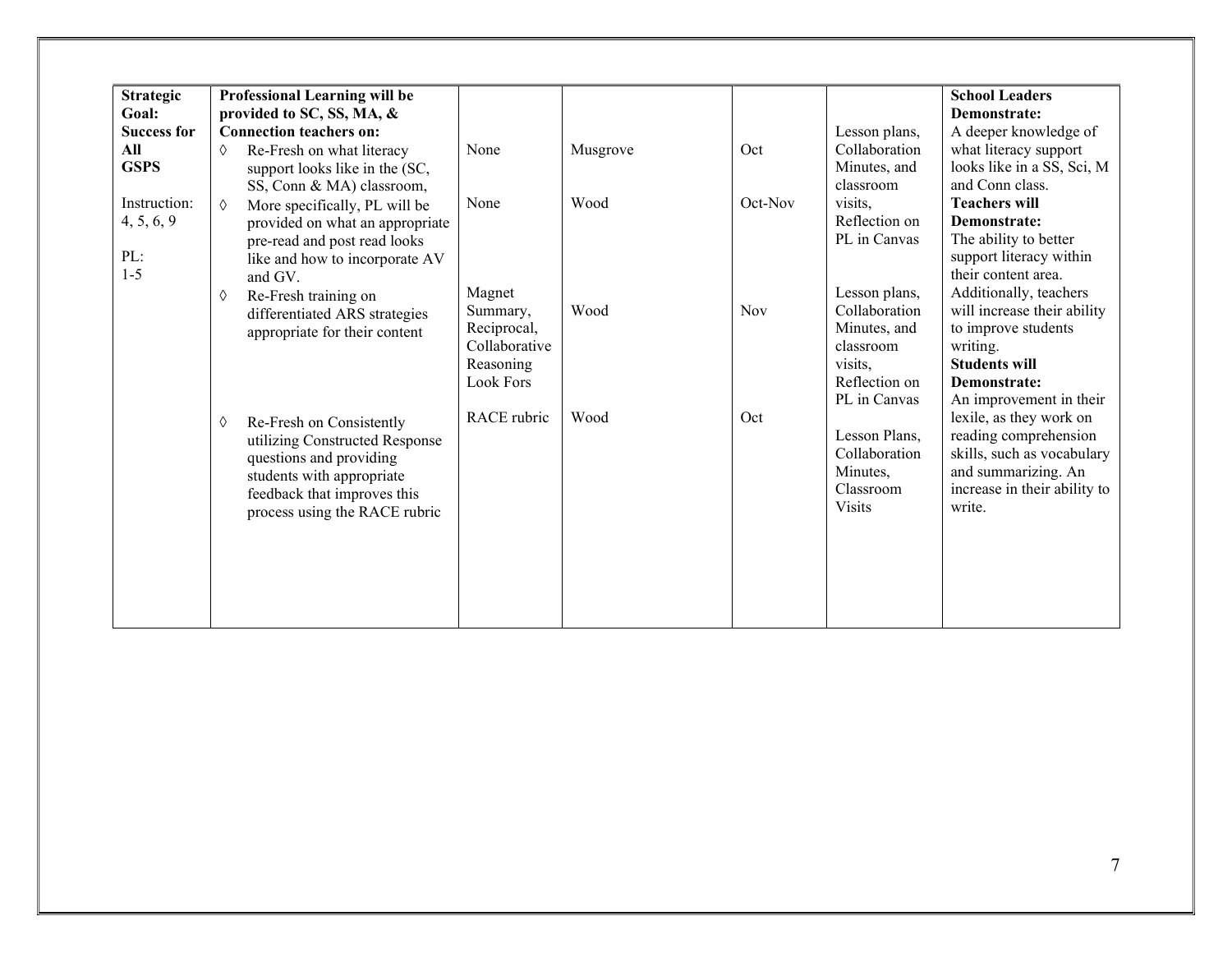| <b>Strategic</b><br>Goal:<br><b>Success for</b><br>All<br><b>GSPS</b><br>Assessment:<br>2, 4<br>Instruction:<br>4, 7, 9<br>PL:<br>$1-5$ | Professional Learning will be<br>provided to ELA teachers on:<br>The 5/35/15 framework with<br>♦<br>reading strategies and writing<br>conferencing.<br>Re-Fresh on Progress<br>♦<br>Monitoring every four weeks<br>during collaboration<br>ELA teachers will conduct peer<br>♦<br>visits and visit our model<br>classroom<br>Tier II vocabulary instruction<br>♦<br>Training on providing effective<br>♦<br>feedback for writing<br><b>Exemplars from Milestone</b><br>♦<br>study guides | None<br>RI data and<br>Dibels data<br>Schedule for<br>peer visits<br>Common<br>Core Tier II<br>Voacb List<br>None<br>Ga DOE<br>milestone<br>study guides | Wood<br>Wood<br>Wood<br>Wood<br>Wood<br>Musgrove | Pre-<br>Planning<br>and<br>throughout<br>$1st$ semester<br>$Oct - May$<br>Oct-May<br><b>Nov</b><br>Sept | Lesson Plans,<br>Collaboration<br>Minutes,<br>Weekly<br>Classroom<br><b>Visits</b><br>Reflection on<br>Peer visits<br>Collaboration<br>Min, Lesson<br>Plans,<br>Classroom<br><b>Visits</b><br>Weekly<br>assessments in<br><b>TEAMS</b> | <b>School leaders will</b><br>Demonstrate:<br>A deeper knowledge of<br>the framework so they<br>can appropriately coach<br>teachers to improve this<br>process<br><b>Teachers Will</b><br>Demonstrate:<br>A deeper knowledge of<br>the framework so that<br>they better support their<br>students individual<br>learning needs.<br>Additionally, teachers<br>will have a deeper<br>understanding of how to<br>use data to appropriate<br>pair students.<br><b>Students will</b><br>Demonstrate:<br>An improvement in their<br>lexile score. |
|-----------------------------------------------------------------------------------------------------------------------------------------|------------------------------------------------------------------------------------------------------------------------------------------------------------------------------------------------------------------------------------------------------------------------------------------------------------------------------------------------------------------------------------------------------------------------------------------------------------------------------------------|----------------------------------------------------------------------------------------------------------------------------------------------------------|--------------------------------------------------|---------------------------------------------------------------------------------------------------------|----------------------------------------------------------------------------------------------------------------------------------------------------------------------------------------------------------------------------------------|---------------------------------------------------------------------------------------------------------------------------------------------------------------------------------------------------------------------------------------------------------------------------------------------------------------------------------------------------------------------------------------------------------------------------------------------------------------------------------------------------------------------------------------------|
|                                                                                                                                         | <b>Planning:</b><br>Schedule Dibels<br>♦<br>Schedule ELA Data Dig<br>$\Diamond$<br>protocol days every four weeks.<br>Schedule RI dates (Aug, Oct,<br>♦<br>Dec/Jan, May)                                                                                                                                                                                                                                                                                                                 | None                                                                                                                                                     | Wood                                             | August-<br>May                                                                                          | Weekly<br>classroom<br>observations                                                                                                                                                                                                    |                                                                                                                                                                                                                                                                                                                                                                                                                                                                                                                                             |
|                                                                                                                                         | The administrative team will<br>$\Diamond$<br>identify teachers who are<br>exemplary in our Core<br>Expectations.<br>The administrative team will<br>♦<br>identify teachers who are<br>exemplary in supporting<br>literacy (AV, CR, reading etc)                                                                                                                                                                                                                                         | Observational<br>Data                                                                                                                                    | All Admin                                        | $Sept - May$                                                                                            | Observational<br>Data                                                                                                                                                                                                                  |                                                                                                                                                                                                                                                                                                                                                                                                                                                                                                                                             |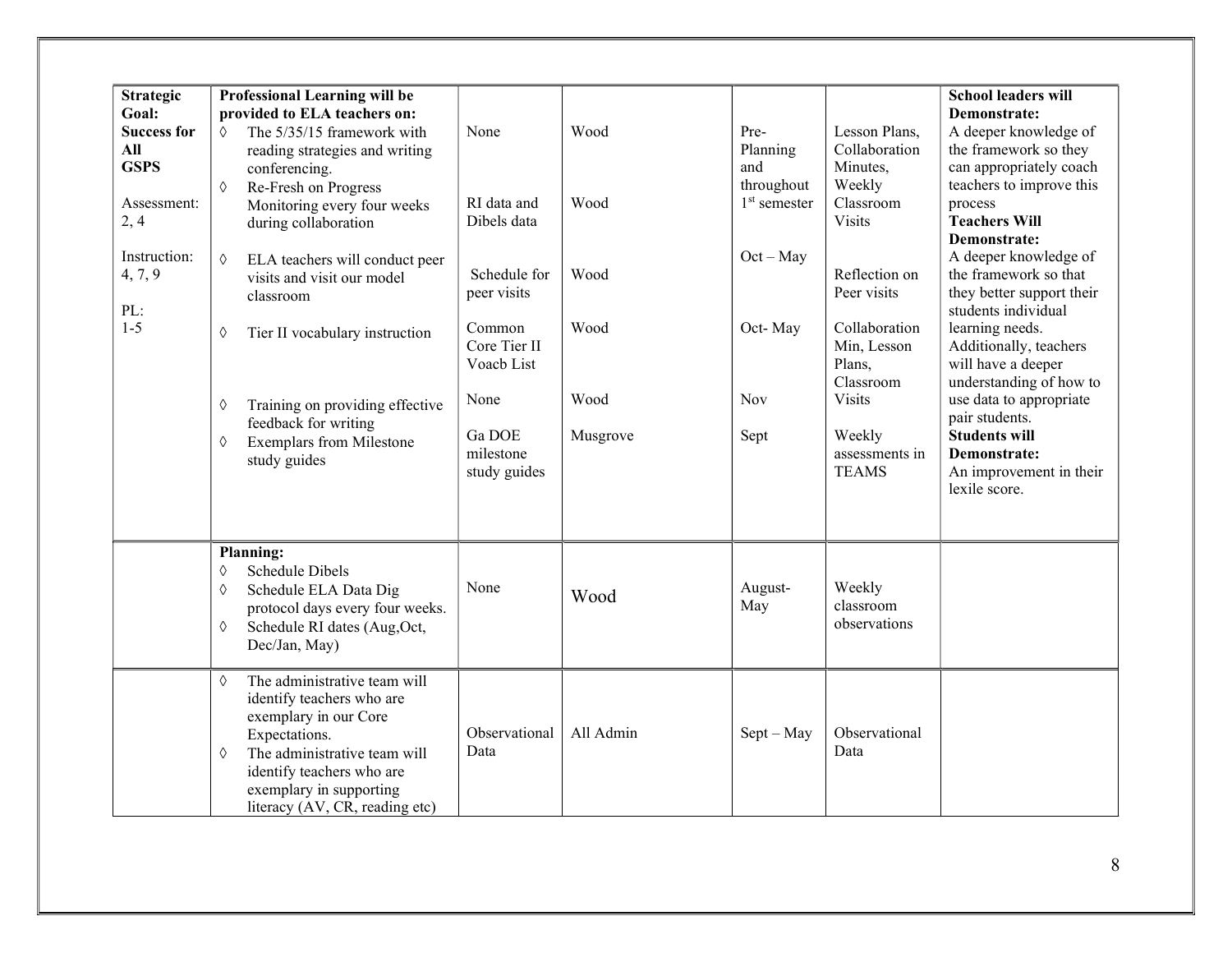| ♦ | Plan for peer observations of<br>ARS exemplary classroom and<br>develop observation plan.                                                                                                                                                                                                                                                | Observational<br>data and<br>develop<br>schedule of<br>visits | Wood                         | Oct                    | Reflection on<br>visits         |
|---|------------------------------------------------------------------------------------------------------------------------------------------------------------------------------------------------------------------------------------------------------------------------------------------------------------------------------------------|---------------------------------------------------------------|------------------------------|------------------------|---------------------------------|
|   | ELA teachers will plan for the<br>5/35/15 pacing model and<br>update Ms. Wood each week for<br>the following week's<br>framework days for reading<br>strategies.                                                                                                                                                                         | Protected<br>collaboration<br>time                            | <b>ELA</b> teachers          | August -<br><b>May</b> | Collaboration<br><b>Minutes</b> |
| ♦ | All teachers will utilize<br>collaborative planning time<br>each week to plan the following<br>initiatives: academic and<br>operational vocabulary, that<br>week's LT's, what reading<br>strategy will be utilized, when<br>and how they will incorporate<br>writing into the instruction and<br>how they can incorporate<br>technology. | Protected<br>Time for<br>collaboration                        | All teachers                 | August -<br>May        | Collaboration<br><b>Minutes</b> |
| ♦ | Plan for afterschool and<br>Saturday school tutoring<br>beginning October.                                                                                                                                                                                                                                                               |                                                               | Musgrove, Curtis,<br>Sailors | October-               |                                 |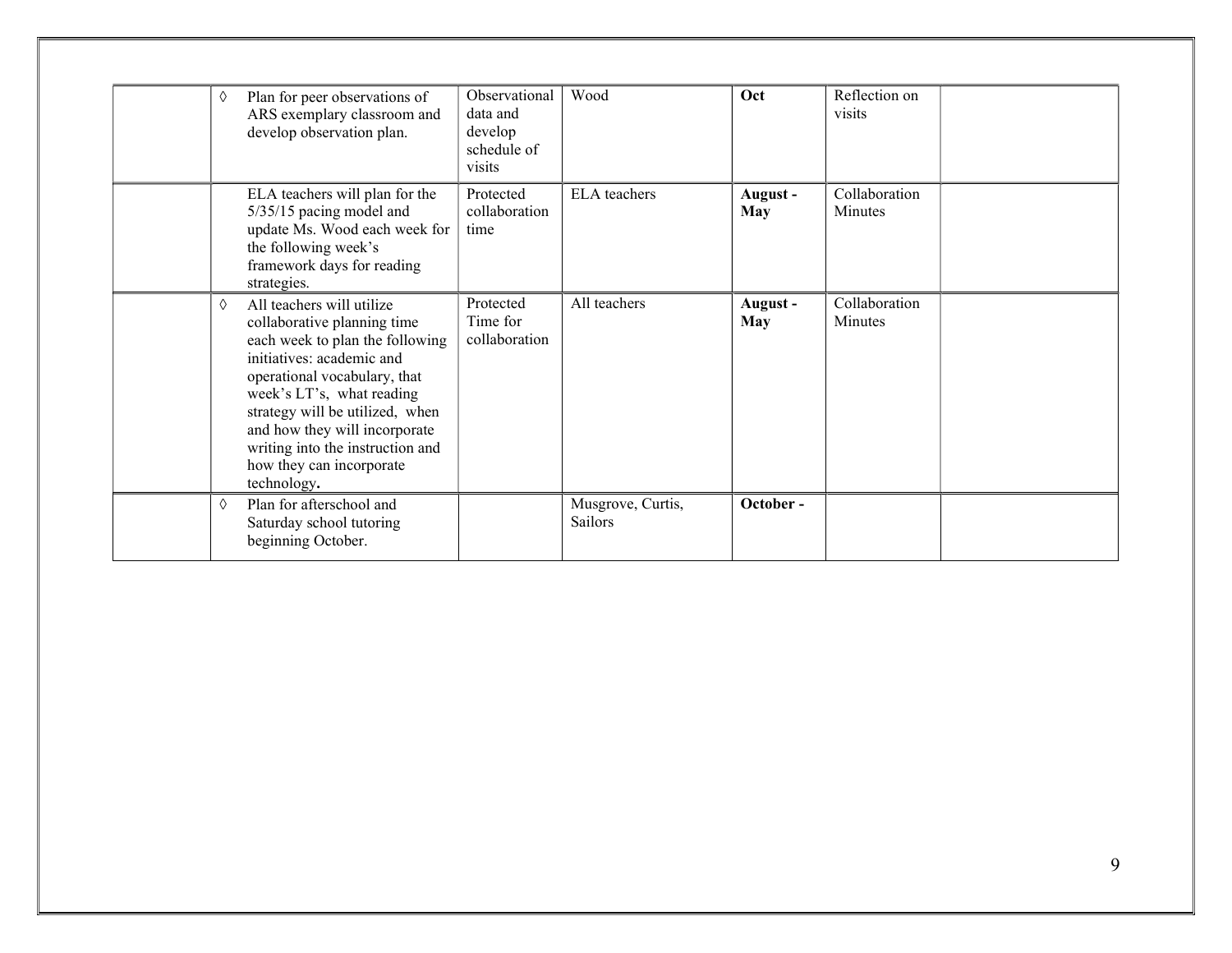|            | <b>Implementation:</b>                                                                                                                                                                                                         |                                    |                                                     |                           |                                                                                               |
|------------|--------------------------------------------------------------------------------------------------------------------------------------------------------------------------------------------------------------------------------|------------------------------------|-----------------------------------------------------|---------------------------|-----------------------------------------------------------------------------------------------|
| $\Diamond$ | Teachers and admin will share a<br>common definition of our Core<br>Expectations in both the F2F<br>and virtual environment (LT's,<br>AV, Anchor Charts, Reading,<br>and Three-Part lesson)<br>Teachers and admin will share a | None<br>Observational              | All teachers and Admin<br>team<br>Musgrove and Wood | August-<br>May<br>Oct-May | Collaboration<br>Minutes,<br><b>Lesson Plans</b><br>and Classroom<br>visits<br>Reflections on |
| ♦          | common definition of what<br>literacy support should look like<br>in each content area.                                                                                                                                        | Data                               | will create peer visit<br>schedule                  |                           | classroom<br>visits                                                                           |
| ♦          | Teachers will make peer visits<br>to help improve areas of<br>weakness regarding Core<br>Expectations and literacy<br>support                                                                                                  |                                    |                                                     |                           |                                                                                               |
| ♦          | ELA teachers will implement<br>5/35/15 everyday and regularly<br>group students based on Lexiles<br>using ARS strategies at least<br>2xper week and conference with<br>students about writing weekly.                          | Protected<br>Collaboration<br>Time | <b>ELA</b> teachers                                 | $August -$<br>May         | Collaboration<br>Minutes and<br>weekly<br>classroom<br>visits                                 |
| ♦          | ELA teachers will meet every<br>4.5 weeks to progress monitor<br>and appropriately group their<br>students.                                                                                                                    | Dibels<br>assessment               | <b>ELA Teachers</b>                                 | Sept-May                  | Lesson Plans,<br>Collaboration<br>Minutes,<br>Weekly<br>Classroom<br><b>Visits</b>            |
|            |                                                                                                                                                                                                                                |                                    |                                                     |                           | Lesson Plans,<br>Collaboration<br>Minutes,<br>Weekly<br>Classroom<br><b>Visits</b>            |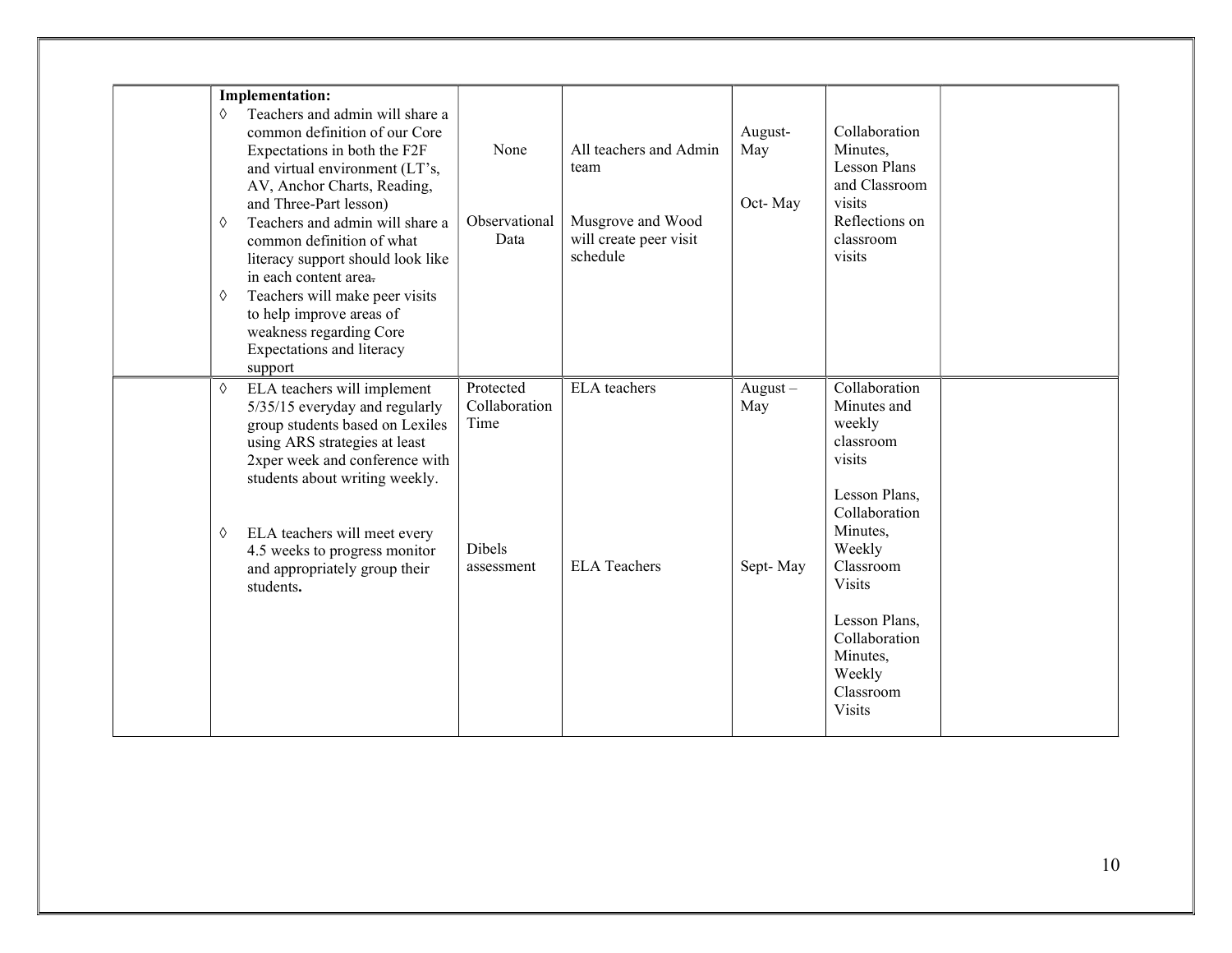| Virtual lessons will mirror F2F<br>♦<br>lessons regarding our Core<br>expectations good teaching                                                                                                                       | Canvas                                                                                  | All Staff                   | Oct-May               | Canvas                                                                      |  |
|------------------------------------------------------------------------------------------------------------------------------------------------------------------------------------------------------------------------|-----------------------------------------------------------------------------------------|-----------------------------|-----------------------|-----------------------------------------------------------------------------|--|
| practices<br>All teachers will be well versed<br>♦<br>in the resources that are<br>available to use to provide<br>students with quality virtual<br>lessons.                                                            | Canvas                                                                                  | All Staff                   | Oct-May               | Canvas                                                                      |  |
| All teachers will be able to use<br>♦<br>RI data to identify students who<br>need remediation                                                                                                                          | Copy of the<br><b>Dibels</b><br>Assessment,<br>Data from<br><b>Dibels</b><br>assessment | <b>ELA</b> teachers         | August -<br>May       | ELA teacher's<br>data folder                                                |  |
| SS, SC, and Connection<br>♦<br>teachers will consistently<br>support literacy on a weekly<br>basis by consistently supporting<br>both academic and general<br>vocabulary and their consistent<br>support of reading.   | Protected<br>Collaboration<br>time,<br>StemScopes<br>and Newsela.                       | SS, SC and Conn<br>teachers | August-<br><b>May</b> | Lesson Plans,<br>Collaboration<br>Minutes,<br>Weekly<br>classroom<br>visits |  |
| SS, SC and Connection teachers<br>♦<br>will consistently support<br>literacy on a weekly basis by<br>providing "eyes on text" time<br>for students using differentiated<br>ARS to meet the needs of their<br>students. |                                                                                         |                             |                       |                                                                             |  |
| SS, SC and Connection teachers<br>♦<br>will also incorporate<br>constructed response writing<br>into the weekly lessons and<br>assessments using the RACE<br>rubric.                                                   |                                                                                         |                             |                       |                                                                             |  |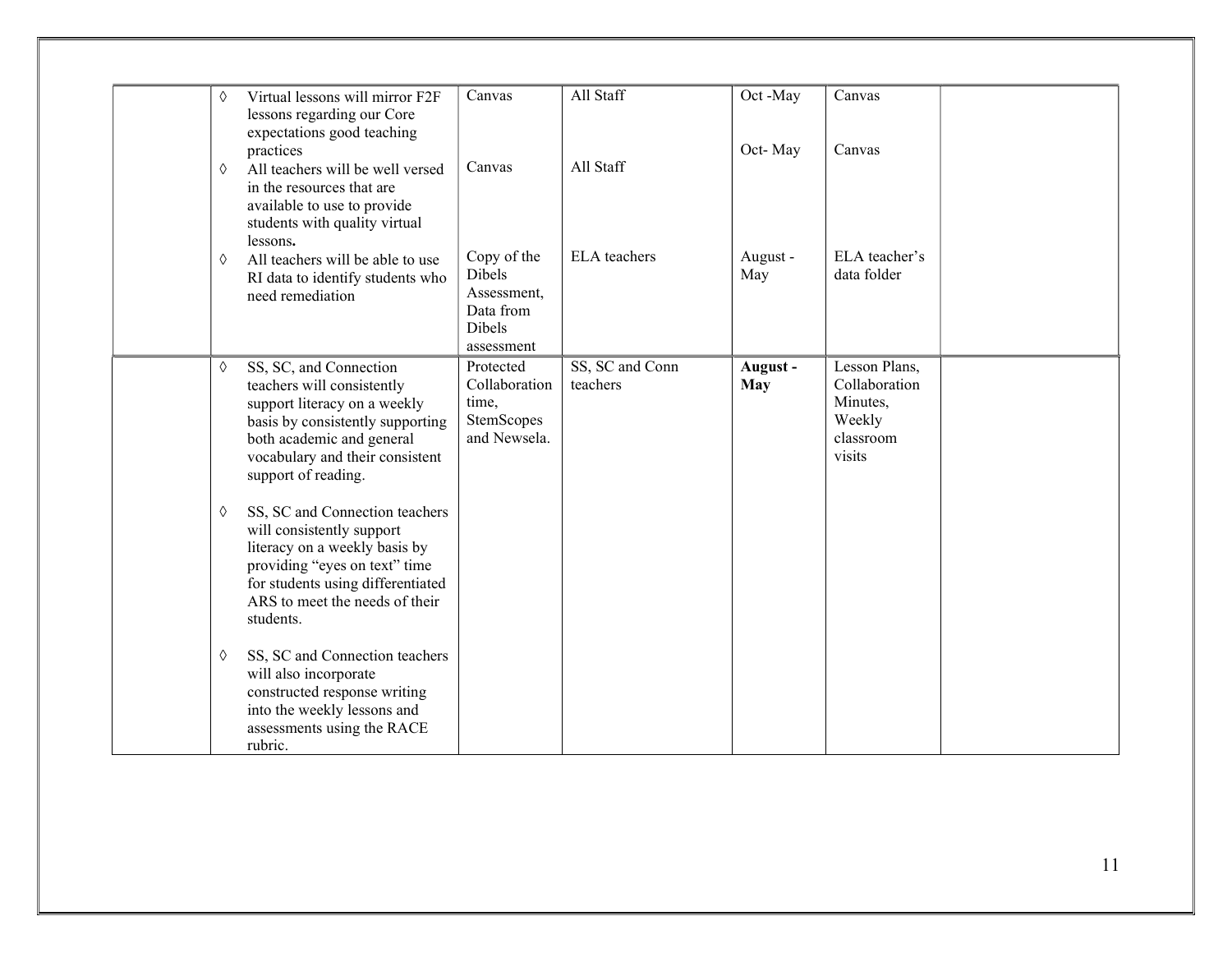| NBI time will be used for<br>♦<br>targeted tiered support in<br>reading, writing and math<br>through the use of Read 180,<br>System 44, Achieve 3000, ARS,<br>Writeable software, and math<br>support and enrichment through<br>the use of SC/SS literacy and<br>STEM.<br>Tutoring will be offered after<br>♦<br>school and on Saturday to<br>support struggling students on<br>the RI, MI, and classwork. | None                                                                                                     | Musgrove will be<br>responsible for planning<br>these visits  | September<br>- May<br>October -<br>April | <b>Weekly During</b><br>NBI time                                                                                                                                         |
|------------------------------------------------------------------------------------------------------------------------------------------------------------------------------------------------------------------------------------------------------------------------------------------------------------------------------------------------------------------------------------------------------------|----------------------------------------------------------------------------------------------------------|---------------------------------------------------------------|------------------------------------------|--------------------------------------------------------------------------------------------------------------------------------------------------------------------------|
| <b>Monitoring:</b>                                                                                                                                                                                                                                                                                                                                                                                         |                                                                                                          |                                                               |                                          |                                                                                                                                                                          |
| School administrators will make<br>♦<br>weekly classroom informal<br>visits/focus walks to observe<br>differentiation, academic<br>vocabulary, and reading.<br>Monitoring, Coaching,<br>♦<br>Feedback will be given to<br>teachers on academic<br>vocabulary, 3 part lessons,<br>anchor charts and vocabulary<br>instruction.                                                                              | Data<br>Collection<br>Sheet,<br>Microsoft<br>Forms to<br>collect and<br>store data<br>from the<br>visits | Musgrove and Admin<br>team will meet weekly<br>to plan visits | $August -$<br>May<br>Aug-May             | <b>TKES</b><br>platform, E-<br>mails, Data<br>Collection<br>sheets, Data<br>collection from<br>classroom<br>visits will be<br>shared with<br>faculty in the<br>data room |
| Administrative team will make<br>♦<br>a monthly schedule to monitor<br>NBI classes for targeted, tiered<br>support.<br>Administrative team will make<br>♦<br>a monthly schedule to monitor<br>classroom informal visits and<br>focus walks for targeted<br>instructional practices.<br>Teachers will make peer visits<br>♦                                                                                 | Develop<br>Visitation<br>Schedule                                                                        | Musgrove will be<br>responsible for planning<br>these visits  | Oct-May                                  | Data from<br>classroom<br>visits                                                                                                                                         |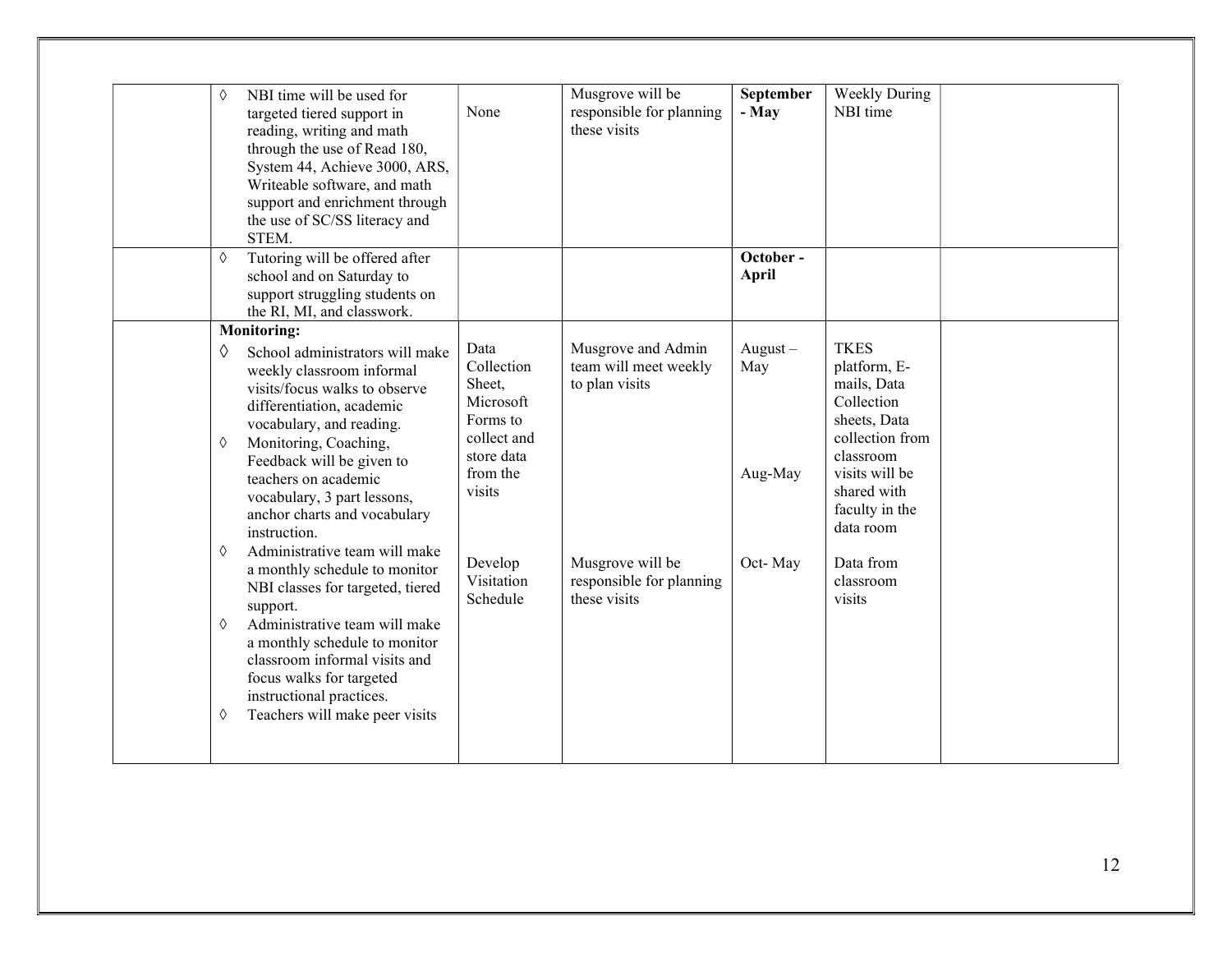| Weekly administrative<br>♦<br>walkthroughs during NBI.                                                                                                                                | Develop<br>visitation<br>schedule        | Musgrove will be<br>responsible for planning<br>these visits | September-<br>May              | E-mails<br>providing<br>Feedback                                                   |
|---------------------------------------------------------------------------------------------------------------------------------------------------------------------------------------|------------------------------------------|--------------------------------------------------------------|--------------------------------|------------------------------------------------------------------------------------|
| The ELA Framework will be<br>♦<br>monitored with the regular<br>coaching cycle.                                                                                                       | None                                     | Wood                                                         | August $-$<br>May              | <b>TKES</b><br>platform,<br>Weekly                                                 |
| ELA/Reading intervention data<br>♦<br>will be reviewed every four<br>weeks to monitor Dibels data.                                                                                    | RI Data &<br>Dibels Data                 | Wood                                                         | Aug-May                        | Classroom<br>Visits, E-mails,<br><b>Lesson Plans</b>                               |
| R180/S44/Achieve weekly<br>♦<br>software data will be monitored<br>to determine if support classes<br>and students are meeting district<br>goals.                                     | Data from the<br>various<br>intervention | All Admin                                                    | Sept-May                       | and<br>Collaboration<br>Minutes                                                    |
| ♦<br>All students below the midpoint<br>will be represented on the data<br>wall along with their<br>interventions and support<br>teachers.                                            | RI Data                                  | Wood<br>ELA/R180/S44/Achieve<br>teachers                     | October,<br>December,<br>March | Data wall in<br>data room                                                          |
| RI growth data for each<br>♦<br>intervention and intervention<br>group will be posted in the data<br>room after each RI, and the data<br>will be shared during data team<br>meetings. | RI Data                                  | Wood                                                         | Oct-May                        | Agenda from<br>Data Team<br>meeting                                                |
| Data protocols will be used to<br>♦<br>monitor virtual, F2F, and<br>subgroups RI growth. Data<br>from observations will be<br>shared with grade levels and<br>posted in data room.    | None                                     | Wood/Musgrove<br>Data Team                                   | Sept-May                       | Data wall in<br>data room and<br>data will be<br>shared on the<br>staff newsletter |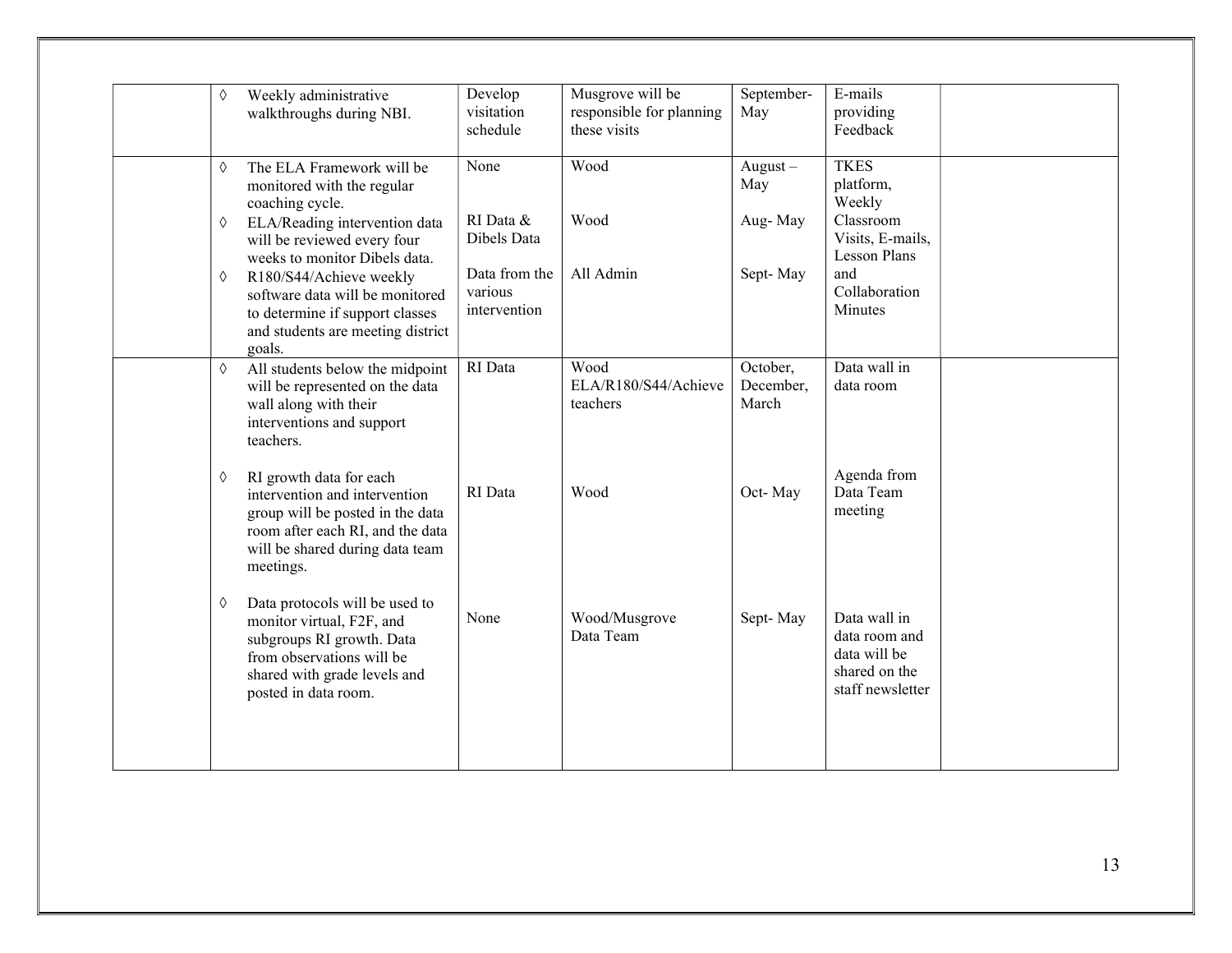### Austin Middle School Improvement Action Plan

SMART Goal 3: By May of the 2021-2022 school year, at least 50% of the AMS students in each grade level will score proficient and advanced on the Math Inventory. More specifically:

- $\circ$  6<sup>th</sup> grade will increase from  $11\%$  to  $50\%$  (25 students to 111 students);
- $\circ$  7<sup>th</sup> grade will increase from  $22\%$  to  $50\%$  (54 students to 124 students);
- $\circ$  8<sup>th</sup> grade will increase from  $\frac{7\%}{6}$  to  $\frac{50\%}{6}$  (19 students to 126 students).

#### Strategy/Initiative:

- Use MI data and local formative assessment data for differentiation (classroom and NBI) .
- Targeted, tiered support during Needs Based Instruction Math, Writing, and Enrichment (STEM).
- Consistently implementing best practices of literacy support in math. More specifically, consistently implementing best practices regarding academic vocabulary, the consistent use of word problems and the consistent use of constructed response questions.
- The consistent use rigor in both the classroom and on our assessments.
- Consistently collaborating with our PLC to deconstruct the standards to build appropriate Learning Targets that progress in rigor.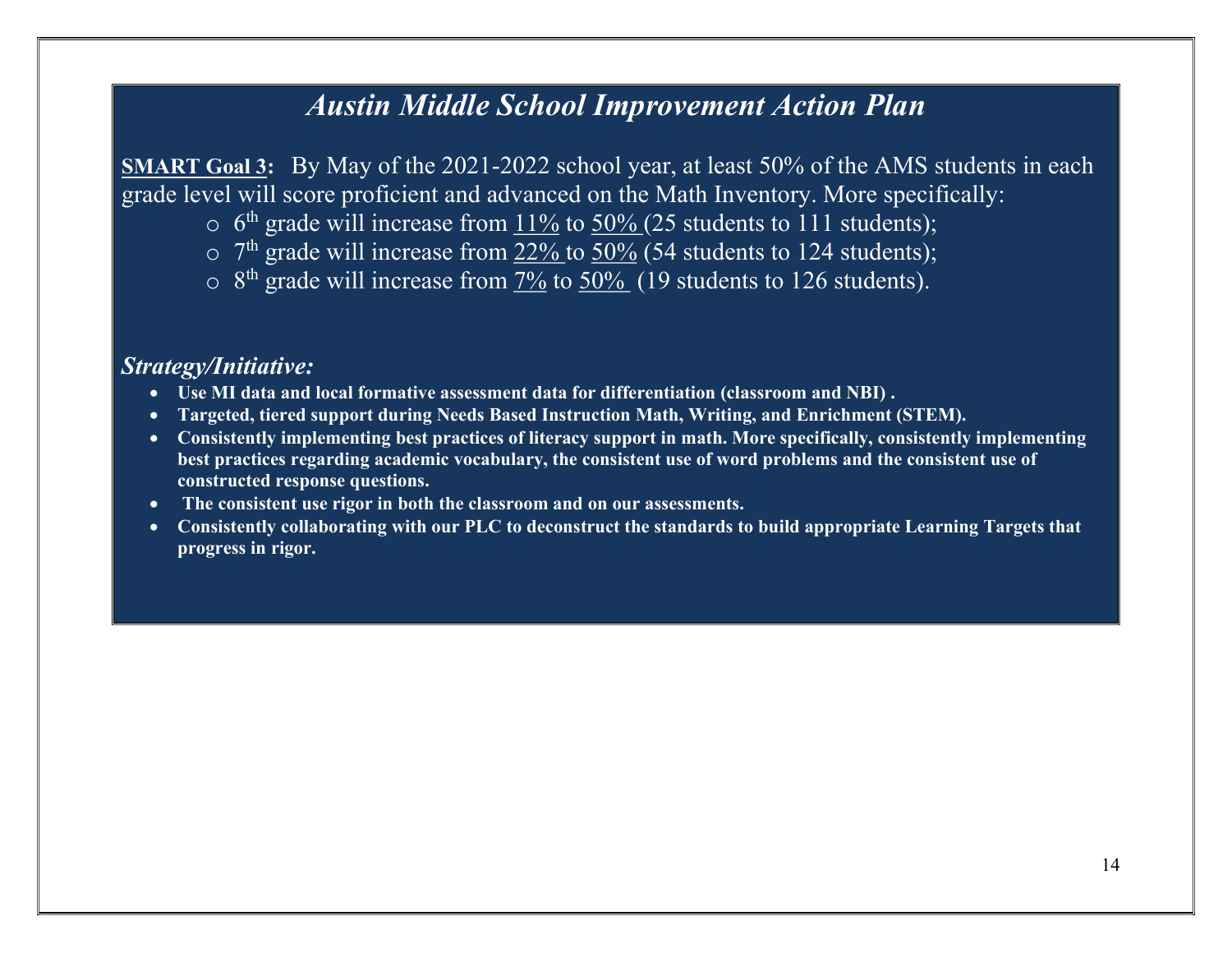| <b>Strategic</b><br><b>Goal Area</b>              | <b>Action Steps</b>                                                                                                                                       | Cost/<br><b>Resources</b>                                | Person(s)                             | <b>Timeline</b>              |                                                    | <b>Evaluation of Implementation and</b><br><b>Impact on Student Learning</b>                                                                                                                            |
|---------------------------------------------------|-----------------------------------------------------------------------------------------------------------------------------------------------------------|----------------------------------------------------------|---------------------------------------|------------------------------|----------------------------------------------------|---------------------------------------------------------------------------------------------------------------------------------------------------------------------------------------------------------|
| & GSPS                                            |                                                                                                                                                           | & Funding<br><b>Source</b>                               | <b>Responsible</b>                    |                              | <b>Artifacts</b>                                   | <b>Evidence</b>                                                                                                                                                                                         |
| <b>Strategic</b><br>Goal:<br>Success for<br>All   | Professional Learning will be provided to<br>Math teachers on:<br>$\Diamond$<br>How to use MI data and data from local                                    |                                                          |                                       |                              |                                                    | <b>School Leaders Demonstrate:</b><br>A deeper knowledge of MI data<br>and how to use this data to<br>determine individual student                                                                      |
| GSPS:                                             | assessments to determine what standards<br>from the previous year students have not<br>mastered.                                                          | MI Data                                                  | Musgrove                              | Sept                         | Sign-in sheet<br>Teachers will                     | needs.<br>$\mathsf{A}$<br>common<br>understanding and definition of<br>what literacy support should                                                                                                     |
| Curriculum:                                       | $\Diamond$<br>How to utilize NBI and data from MI<br>and local assessment to plan lessons to<br>address students' deficits.                               | MI Data                                                  | Musgrove<br>template for<br>NBI plans | Sept<br>Oct-Nov              | upload NBI<br>plans to<br>TEAMS.                   | look like in the math classroom<br>and how teachers could better<br>use technology to differentiate.                                                                                                    |
| Assessment:<br>3, 4<br>Instruction:<br>4, 5, 6, 9 | $\Diamond$<br>How can technology help with<br>differentiation and help address student<br>deficits?                                                       | MI Data,<br><b>USAtest</b>                               | Musgrove                              | done on<br>Canvas<br>Oct-Nov | Canvas<br>pages,<br>Collaboration<br>minutes       | <b>Teachers Demonstrate:</b><br>A deeper knowledge on how to<br>use assessment from both local<br>and standardized assessments to<br>better meet the individual                                         |
| PL:<br>$1 - 5$                                    | What does rigor look like in the math<br>$\Diamond$<br>classroom? This will include a<br>discussion on questioning techniques<br>and types of activities. | Prep and<br>Canvas<br>None                               | Musgrove                              | $Oct - Nov$                  | Sign-in sheet,<br>Classroom<br>observations        | learning needs of their students.<br>Appropriate literacy support in<br>the math classroom to include<br>the use of academic vocabulary,<br>word<br>problems<br>and<br><b>CR</b><br>questions.          |
|                                                   | PL on "Look Fors" of what literacy<br>♦<br>support in math should look like.<br>AV, Word Problems, CR with<br>Feedback                                    | Copy of<br>"Look Fors"                                   | Musgrove                              | $Oct -$<br>April             | Sign-in<br>Sheets and<br>Classroom<br>observations | <b>Students Demonstrate:</b><br>A deeper understanding of math<br>vocabulary<br>and<br>how<br>to<br>appropriately answer a<br>CR.<br>Additionally, by focusing on<br>data to build deficit skills, (NBI |
|                                                   | Peer observations on these best<br>♦<br>practices                                                                                                         | Template for                                             | Musgrove                              | Oct - Nov                    | Data from<br>peer visits                           | and technology) students will<br>see an overall increase in their<br>math performance.                                                                                                                  |
|                                                   | Planning with the end in mind. How<br>♦<br>to create a rigorous assessment that<br>also mirrors the format of the<br>Milestone.                           | data<br>collection<br>Copies of<br>practice<br>Milestone | Wood                                  | November                     | Sign-in sheet<br>and<br>assessments<br>on TEAMS    |                                                                                                                                                                                                         |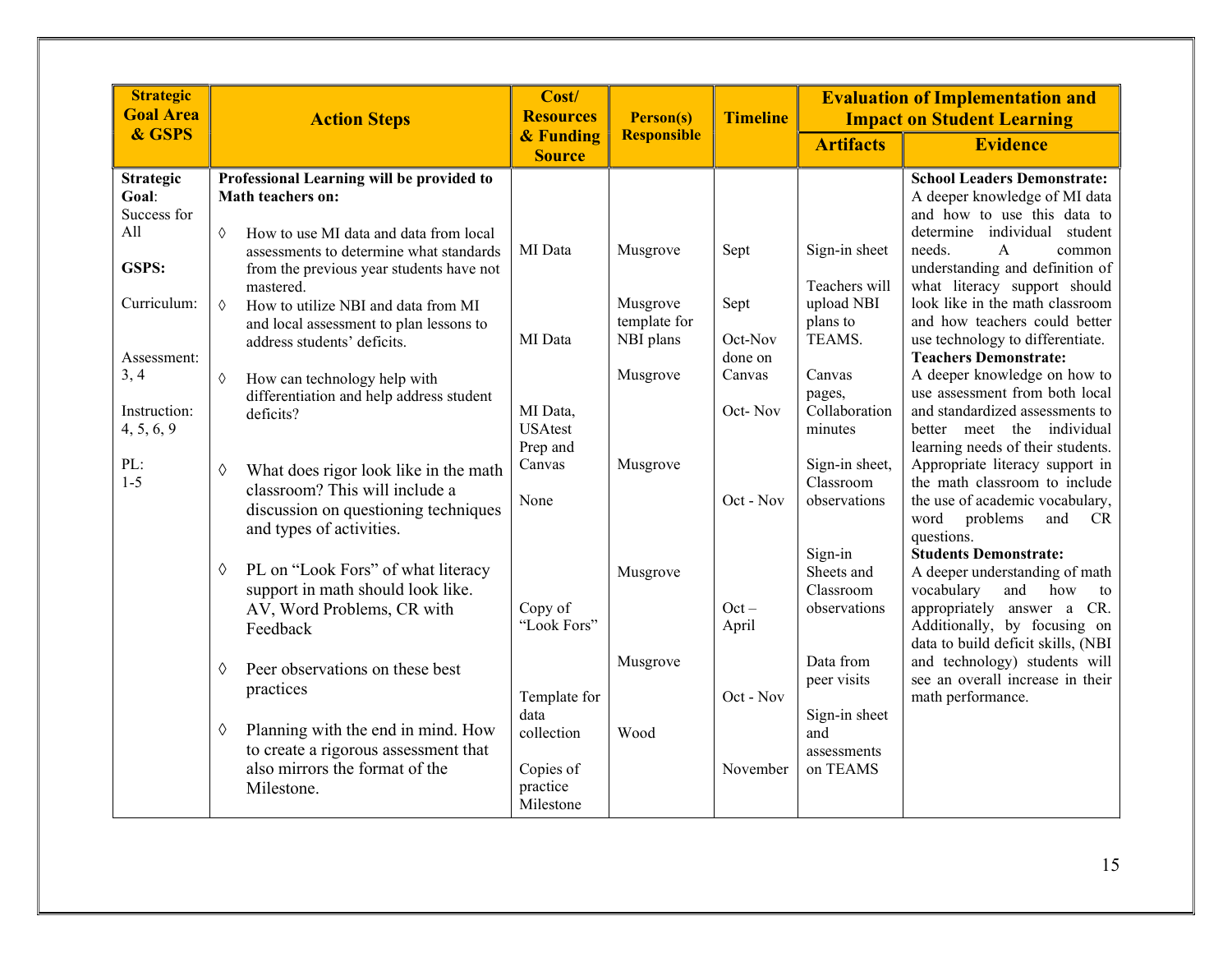|                                                                                                                                                                                                                                                                                                                                                                                                                                                                                                                                                                                                                                                                                | assessment<br>and state<br>study guides                                                                                                                                                                            |                                                                                 |                                                                       |                                                                                                                                                                                                 |  |
|--------------------------------------------------------------------------------------------------------------------------------------------------------------------------------------------------------------------------------------------------------------------------------------------------------------------------------------------------------------------------------------------------------------------------------------------------------------------------------------------------------------------------------------------------------------------------------------------------------------------------------------------------------------------------------|--------------------------------------------------------------------------------------------------------------------------------------------------------------------------------------------------------------------|---------------------------------------------------------------------------------|-----------------------------------------------------------------------|-------------------------------------------------------------------------------------------------------------------------------------------------------------------------------------------------|--|
| Planning:                                                                                                                                                                                                                                                                                                                                                                                                                                                                                                                                                                                                                                                                      |                                                                                                                                                                                                                    |                                                                                 |                                                                       |                                                                                                                                                                                                 |  |
| Data from the MI and math assessments<br>♦<br>will be utilized when planning NBI<br>lessons and used in determining which<br>students will go into a math classroom<br>for NBI.<br>Math teachers will utilize MI and<br>♦<br>weekly assessment data to plan for<br>differentiation.<br>Obtain copies of the practice Milestone<br>♦<br>assessments and study guides to show<br>what the state determines as a DOK I $-$<br>IV question<br>Leadership team will utilize classroom<br>♦<br>observation data and data from peer<br>visits to determine individual PL needs<br>regarding literacy support in Math<br>Develop data collection template to track<br>♦<br>"Look Fors" | MI and RI<br>data and<br>Weekly<br>Assessments<br>MI and RI<br>data and<br>Weekly<br>Assessments<br>Practice<br>Milestone<br>and study<br>guide<br>Data from<br>observations<br>Template for<br>data<br>collection | Wood and all<br>Math PLC's<br>Math PLC's<br>Math PLC's<br>All Admin<br>Musgrove | Sept-May<br>$Sept -$<br>May<br>Oct-May<br>$Sept -$<br>May<br>Sept-May | Collab<br>Minutes<br>Collab<br>Minutes and<br>lesson plans<br>Weekly<br>Common<br>assessment<br>load on<br><b>TEAMS</b><br>Data from<br>classroom<br>visits<br>Data from<br>classroom<br>visits |  |
|                                                                                                                                                                                                                                                                                                                                                                                                                                                                                                                                                                                                                                                                                |                                                                                                                                                                                                                    |                                                                                 |                                                                       |                                                                                                                                                                                                 |  |
| <b>Implementation:</b>                                                                                                                                                                                                                                                                                                                                                                                                                                                                                                                                                                                                                                                         |                                                                                                                                                                                                                    |                                                                                 |                                                                       |                                                                                                                                                                                                 |  |
| Math teachers will use differentiated<br>♦<br>strategies to meet the needs of students<br>who need remediation.                                                                                                                                                                                                                                                                                                                                                                                                                                                                                                                                                                | Assessment<br>data                                                                                                                                                                                                 | All Math<br>teachers                                                            | Sept-May                                                              |                                                                                                                                                                                                 |  |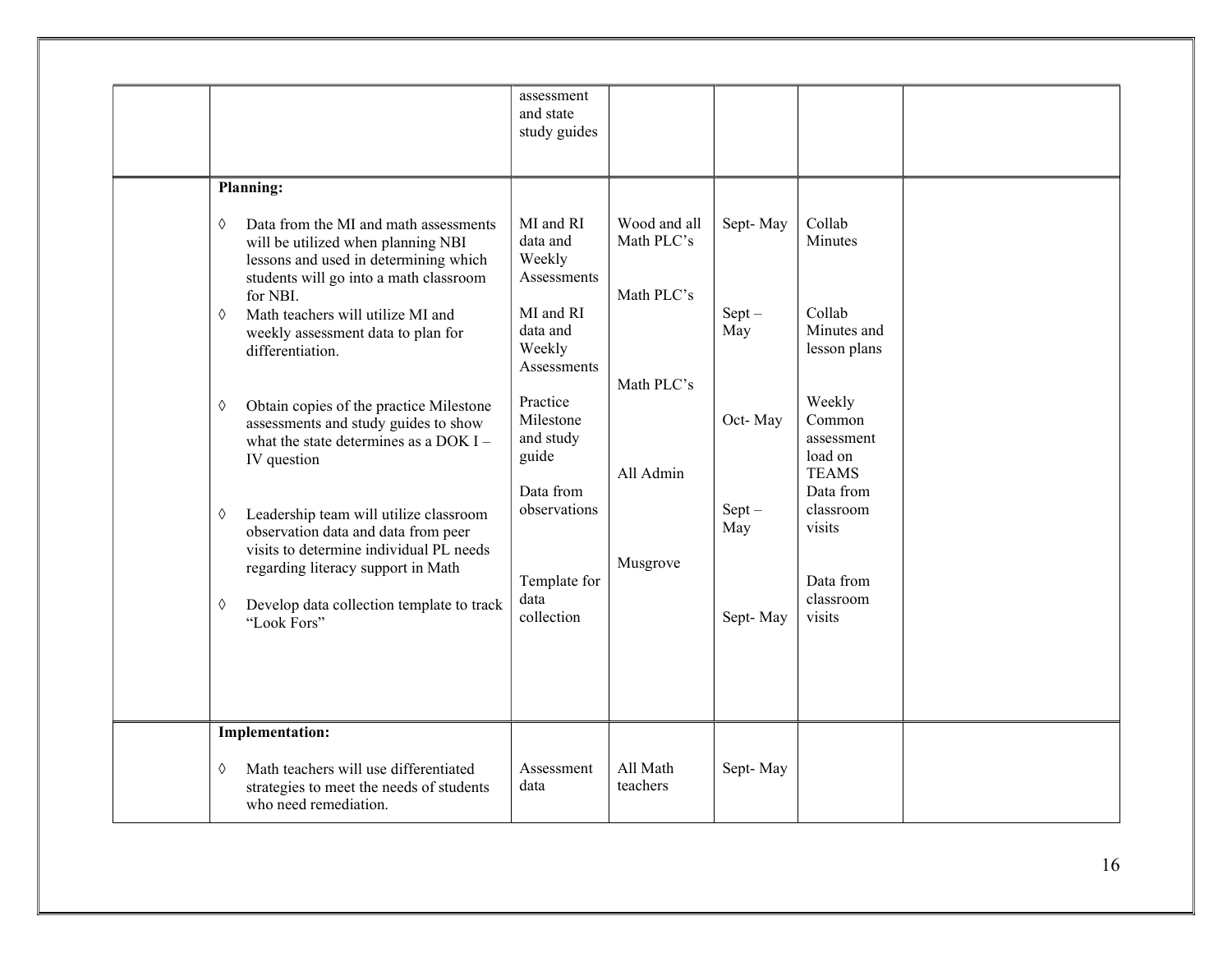| Math teachers will implement rigorous<br>♦<br>math lessons and strategies daily.<br>NBI math teachers will assess student<br>♦<br>math needs and implement remediation<br>lessons for students to master skills<br>Math teachers will be able to identify<br>♦<br>who their bubble students are.<br>Math teachers will utilize rigorous<br>♦<br>questioning techniques within the<br>classroom<br>Math teachers will create assessments<br>♦<br>that match the format and rigor of the<br>Milestone<br>Math teachers will collaborate to create<br>♦<br>appropriate Learning Targets that<br>progress in rigor.<br>Before beginning a new unit, math<br>♦<br>teachers will create the final assessment<br>for that unit. By beginning with the end<br>in mind all math teachers will share<br>clarity in what success looks like for that<br>unit. | <b>NBI</b> Lesson<br>Plan<br>Template<br>MI Data<br>Collab<br>Minutes<br>Copy GSE<br>for Math<br>Copy of<br>Milestone<br>study guide | Admin will<br>create NBI<br>lesson Plan<br>template<br>All math<br>PLC's will be<br>responsible<br>for<br>collaborating<br>weekly and<br>loading<br>minutes and<br>assessment<br>onto TEAMS | Sept-May                         | <b>Lesson Plans</b><br>Collaboration<br>Minutes<br>Weekly<br>Common<br>Assessment<br><b>NBI Plans</b>    |  |
|----------------------------------------------------------------------------------------------------------------------------------------------------------------------------------------------------------------------------------------------------------------------------------------------------------------------------------------------------------------------------------------------------------------------------------------------------------------------------------------------------------------------------------------------------------------------------------------------------------------------------------------------------------------------------------------------------------------------------------------------------------------------------------------------------------------------------------------------------|--------------------------------------------------------------------------------------------------------------------------------------|---------------------------------------------------------------------------------------------------------------------------------------------------------------------------------------------|----------------------------------|----------------------------------------------------------------------------------------------------------|--|
| <b>Monitoring:</b>                                                                                                                                                                                                                                                                                                                                                                                                                                                                                                                                                                                                                                                                                                                                                                                                                                 |                                                                                                                                      |                                                                                                                                                                                             |                                  |                                                                                                          |  |
| Monitoring, coaching, feedback cycle<br>♦<br>will be used with Math teachers through<br>classroom visits. Looking for Core<br>Expectations and Literacy support.<br>Local assessment data will be monitored<br>♦<br>weekly by teachers and admin<br>MI data will be monitored and shared in<br>♦<br>grade level meetings. (Sept, Jan and<br>May)<br>Each PLC will upload collaboration<br>♦<br>minutes and a copy of their weekly<br>common assessment to TEAMS for<br>administration to review.<br>Math teachers will make peer visits<br>♦<br>looking for best practices of literacy<br>support and rigorous questioning.                                                                                                                                                                                                                        | Data<br>Collection<br>form<br>MI Data<br>TEAMS and<br>Collab<br>minutes<br>Schedule for<br>peer visits                               | All Admin<br>Math PLC's<br>Musgrove<br>All Math<br>PLC'c<br>Musgrove                                                                                                                        | Sept-May<br>Oct-<br><b>April</b> | <b>TKES</b><br>platform,<br>Collaboration<br>Minutes, MI<br>data<br>Feedback<br>form, from<br>peer visit |  |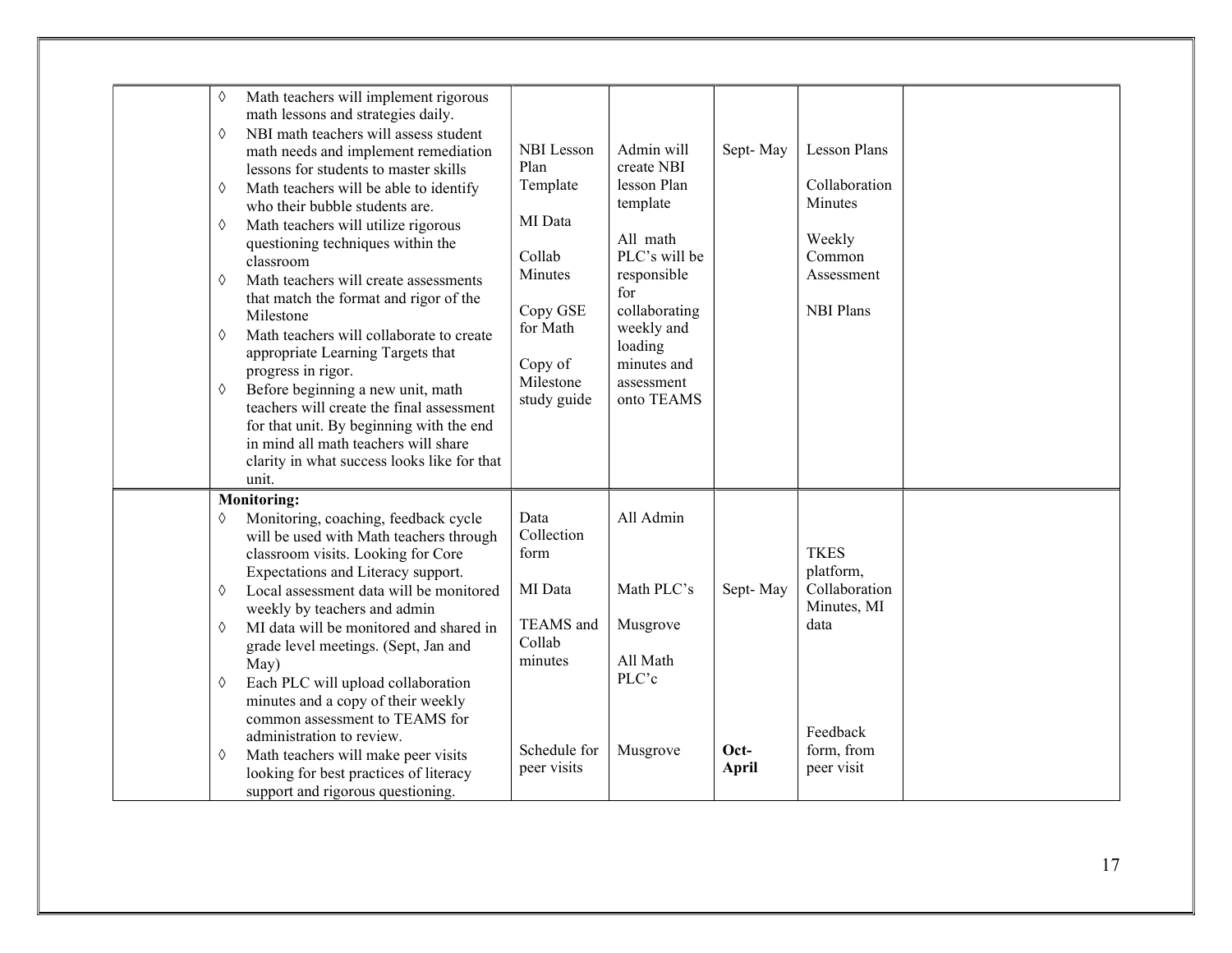## Austin Middle School Improvement Action Plan

SMART Goal 4: During the 2021-2022 school year, 90 % of students enrolled at AMS will participate in the PBIS Eagle Buck celebrations 3 out of the 4 celebrations throughout the school year.

#### Strategy/Initiative:

- Use of PBIS and PBIS reward system
- Provide support to staff who are in need of establishing positive relationships with students
- Continue school-based SEL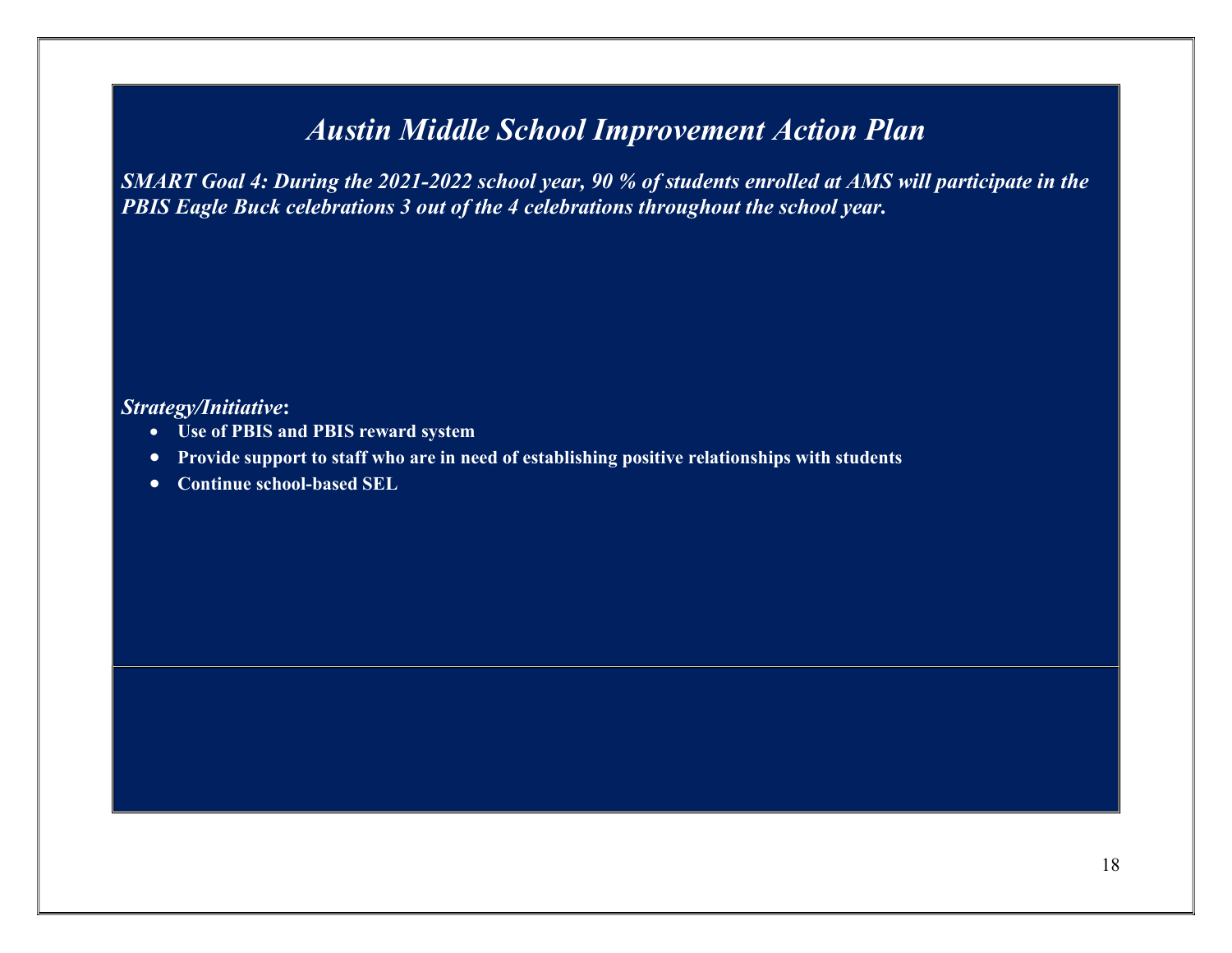| <b>Strategic</b><br><b>Goal Area</b>                      | <b>Action Steps</b>                                                                                                                                                                | Cost/<br><b>Resources</b>  | Person(s)                  | <b>Timeline</b>      | <b>Evaluation of Implementation and</b><br><b>Impact on Student Learning</b> |                 |  |
|-----------------------------------------------------------|------------------------------------------------------------------------------------------------------------------------------------------------------------------------------------|----------------------------|----------------------------|----------------------|------------------------------------------------------------------------------|-----------------|--|
| & GSPS                                                    |                                                                                                                                                                                    | & Funding<br><b>Source</b> | <b>Responsible</b>         |                      | <b>Artifacts</b>                                                             | <b>Evidence</b> |  |
| <b>Strategic</b><br>Goal:<br>Organizational<br>Excellence | <b>Professional Learning:</b><br>PL will be provided on what building<br>♦<br>appropriate relationships look like                                                                  | None                       | Musgrove                   | July                 | Sign-in<br>sheet                                                             |                 |  |
| GSPS:                                                     | Teachers will receive PL on the 5<br>♦<br>competencies of SEL and establishing<br>classroom norms                                                                                  | <b>Brandon</b><br>Quinn    | Musgrove                   | September            | Sign-in<br>sheet and<br>classroom                                            |                 |  |
| Instruction:<br>1                                         | Specific staff members will be trained<br>♦<br>on entering discipline data into SWISS.                                                                                             | None                       | Sailors                    | September            | observations<br>Monthly<br><b>PBIS</b><br>meetings                           |                 |  |
| PL:<br>$1 - 5$<br>Leadership:<br>1, 5, 8                  | Re-fresh PL for all teachers on<br>♦<br>appropriate rituals and routines that<br>ensure a safe and welcoming<br>environment.                                                       | None                       | <b>Sailors</b><br>Musgrove | July                 | Classroom<br>observations                                                    |                 |  |
| School<br>Culture:<br>$\mathbf{1}$                        | As discipline data is reviewed each<br>$\Diamond$<br>month additional PL may be required as<br>needed for designated teachers and/or<br>staff as negative trends in data are noted | None                       | Sailors<br>Curtis          | September<br>$-$ May | Classroom<br>Observation<br>data                                             |                 |  |
|                                                           | Follow-up PL on integrating SEL into<br>♦<br>their curriculum                                                                                                                      | District SEL<br>resources  | Sailors<br>Curtis          | September<br>$-$ May | Lesson<br>Plans and<br>classroom<br>visits                                   |                 |  |
|                                                           | Follow-up PL on establishing classroom<br>♦<br>rituals as needed                                                                                                                   | District SEL<br>resources  | Sailors<br>Musgrove        | Nov-Dec              | Classroom<br>visits                                                          |                 |  |
|                                                           | <b>Planning:</b><br>Set dates for monthly data review<br>♦                                                                                                                         | None                       | Sailors/                   | August               |                                                                              |                 |  |
|                                                           | ♦<br>Admin team will compile discipline data<br>from 19/20                                                                                                                         | IC data<br>from 19/20      | PBIS team<br>Sailors       | Monthly              | Minutes<br>from<br>monthly                                                   |                 |  |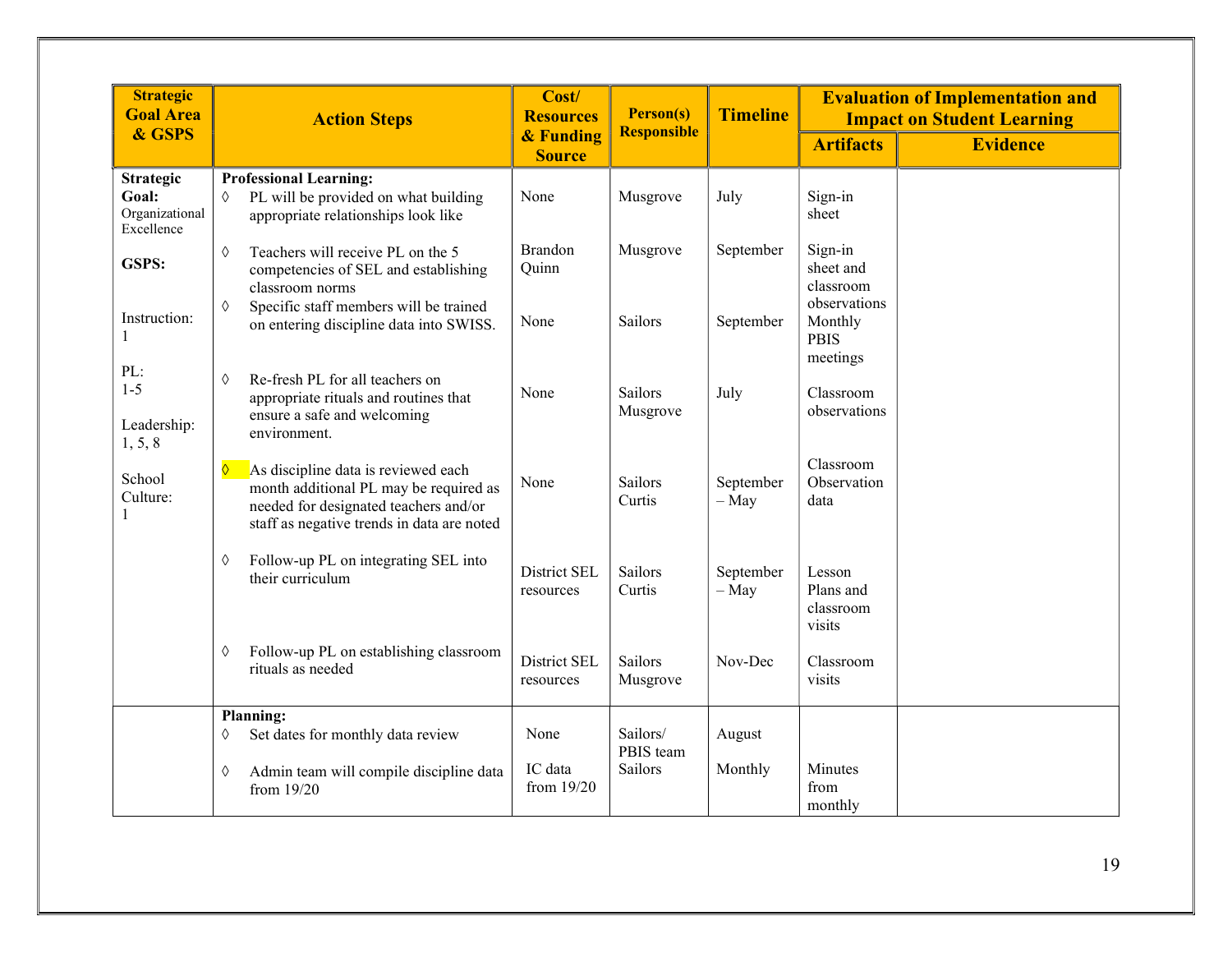| Additional action steps to be determined<br>♦<br>as training is received and redelivered                                                                                                            | None                                                    | Admin<br>Team                              | Monthly             | <b>PBIS</b><br>meetings                                    |  |
|-----------------------------------------------------------------------------------------------------------------------------------------------------------------------------------------------------|---------------------------------------------------------|--------------------------------------------|---------------------|------------------------------------------------------------|--|
| Plan out new Token reward system<br>♦                                                                                                                                                               | None                                                    | PBIS Team                                  | Aug-May             |                                                            |  |
| PBIS coach will meet with the PBIS<br>♦<br>team at the end of each month to<br>evaluate discipline data for the month,<br>looking for negative trends and making<br>recommendations for adjustments |                                                         |                                            |                     |                                                            |  |
| <b>Implementation:</b><br>The PBIS Coach and committee will<br>♦<br>meet monthly to do PBIS walks and<br>report back to the staff.                                                                  | None                                                    | Turley                                     | August -<br>April   | Minutes<br>from<br>meetings                                |  |
| AMS will create a diverse school based<br>$\Diamond$<br>SEL team.                                                                                                                                   | District SEL<br>resources                               | Musgrove                                   | July -<br>November  | Minutes<br>from SEL<br>team                                |  |
| Homeroom teachers will present lessons<br>♦<br>on Diversity and Inclusivity to all<br>students during extended homeroom.                                                                            | District<br><b>SEL</b><br>resources<br>and PBIS<br>Team | PBIS and<br>SEL teams                      | Sept-May            | Copy of<br>Lessons                                         |  |
| Targeted SEL lessons will be utilized as<br>♦<br>needed based on monthly discipline<br>data.                                                                                                        | District<br><b>SEL</b><br>resources                     | PBIS Team                                  | Sept-May            |                                                            |  |
| SOAR rubrics will be posted in<br>♦<br>designated areas (classrooms, hallway,<br>restroom, cafeteria).                                                                                              | None                                                    | Sailors<br>PBIS Team                       | August -<br>October | Classroom<br>visits to<br>confirm<br>posting of<br>rubrics |  |
| <b>Monitoring:</b><br>Monthly referral report from Infinite<br>♦<br>Campus and SWISS will be reviewed by<br>PBIS team and admin.                                                                    | SWISS and<br>discipline<br>data                         | PBIS Team<br>Curtis<br>Sailors<br>Musgrove | September<br>- May  | Minutes<br>from<br>meetings                                |  |